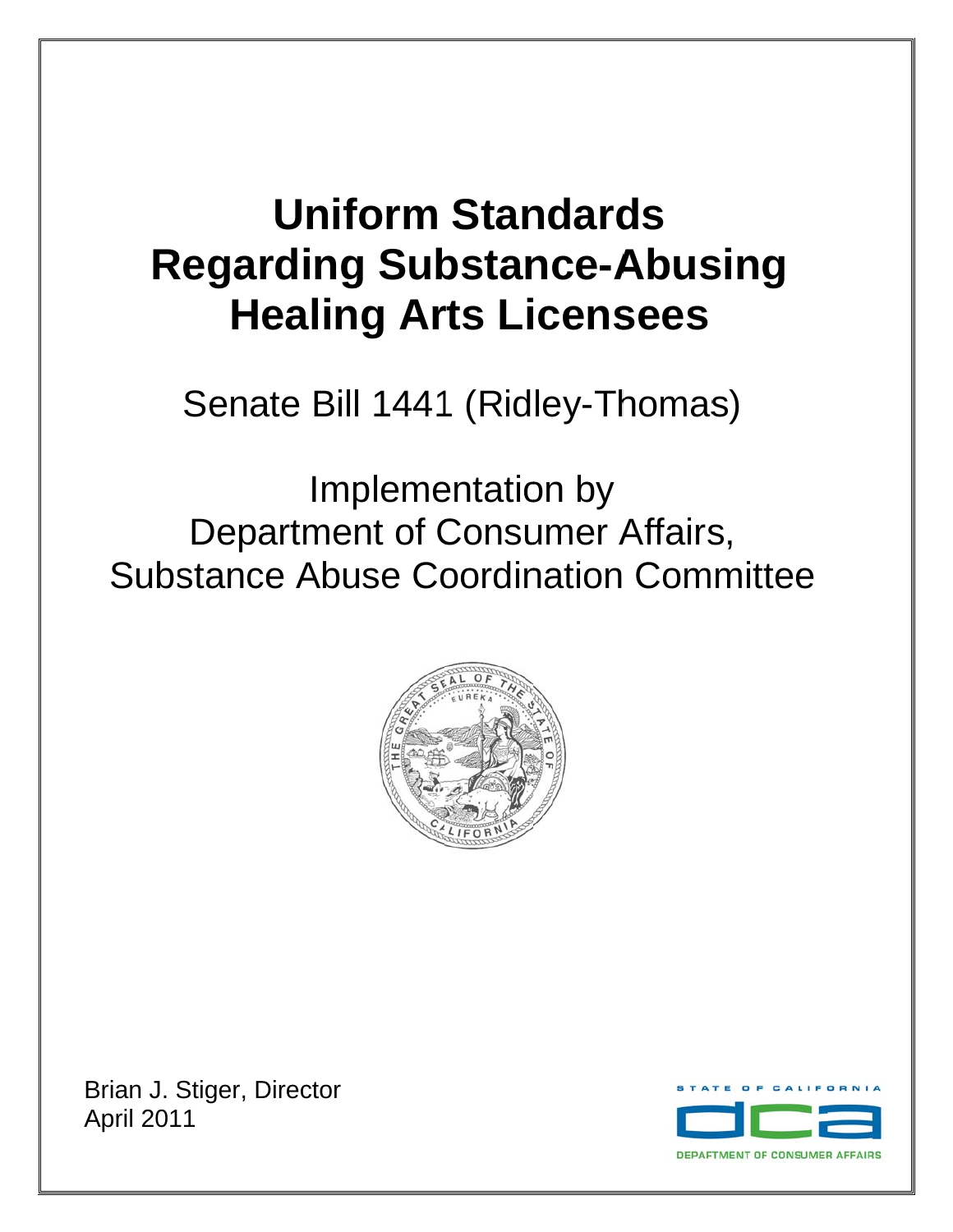## **Substance Abuse Coordination Committee**

Brian Stiger, Chair **Director, Department of Consumer Affairs** 

Elinore F. McCance-Katz, M.D., Ph. D. **CA Department of Alcohol & Drug Programs** 

Janelle Wedge **Acupuncture Board** 

Kim Madsen **California Board of Behavioral Sciences** 

Robert Puleo **Board of Chiropractic Examiners** 

Lori Hubble **Dental Hygiene Committee of California** 

Richard De Cuir **Dental Board of California** 

Linda Whitney **Medical Board of California** 

Heather Martin **California Board of Occupational Therapy** 

Mona Maggio **California State Board of Optometry** 

Teresa Bello-Jones **Board of Vocational Nursing and Psychiatric Technicians** 

Donald Krpan, D.O. **Osteopathic Medical Board of California** 

Francine Davies **Naturopathic Medicine Committee** 

Virginia Herold **California State Board of Pharmacy** 

Steve Hartzell **Physical Therapy Board of California** 

Elberta Portman **Physician Assistant Committee** 

Jim Rathlesberger **Board of Podiatric Medicine** 

Robert Kahane **Board of Psychology** 

Louise Bailey **Board of Registered Nursing** 

Stephanie Nunez **Respiratory Care Board of California** 

Annemarie Del Mugnaio **Speech-Language Pathology & Audiology & Hearing Aid Dispenser Board** 

Susan Geranen **Veterinary Medical Board**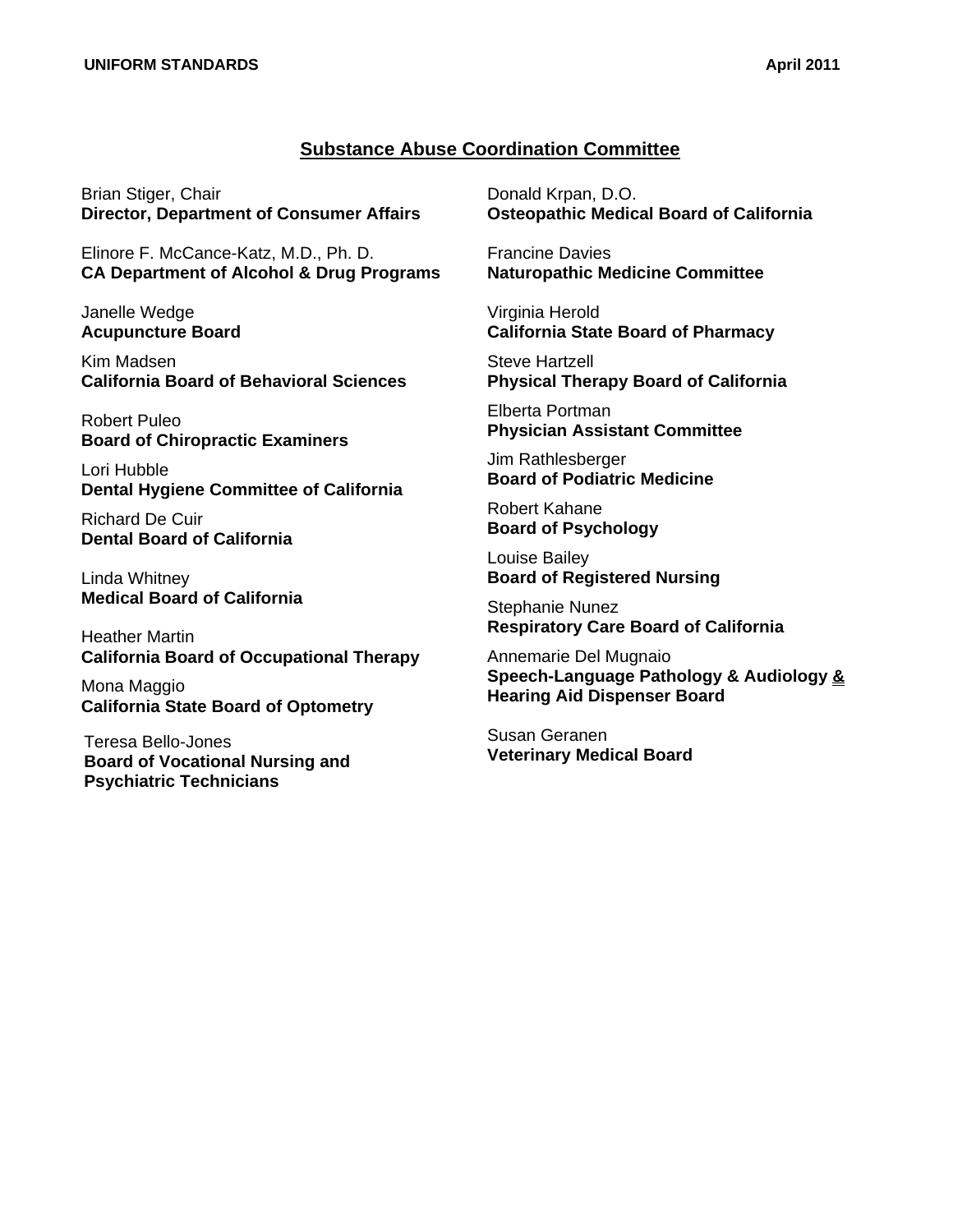## **Table of Contents**

| Uniform Standard #1 |  |
|---------------------|--|
| Uniform Standard #2 |  |
| Uniform Standard #3 |  |
| Uniform Standard #4 |  |
| Uniform Standard #5 |  |
| Uniform Standard #6 |  |
| Uniform Standard #7 |  |
| Uniform Standard #8 |  |
| Uniform Standard #9 |  |
|                     |  |
|                     |  |
|                     |  |
|                     |  |
|                     |  |
|                     |  |
|                     |  |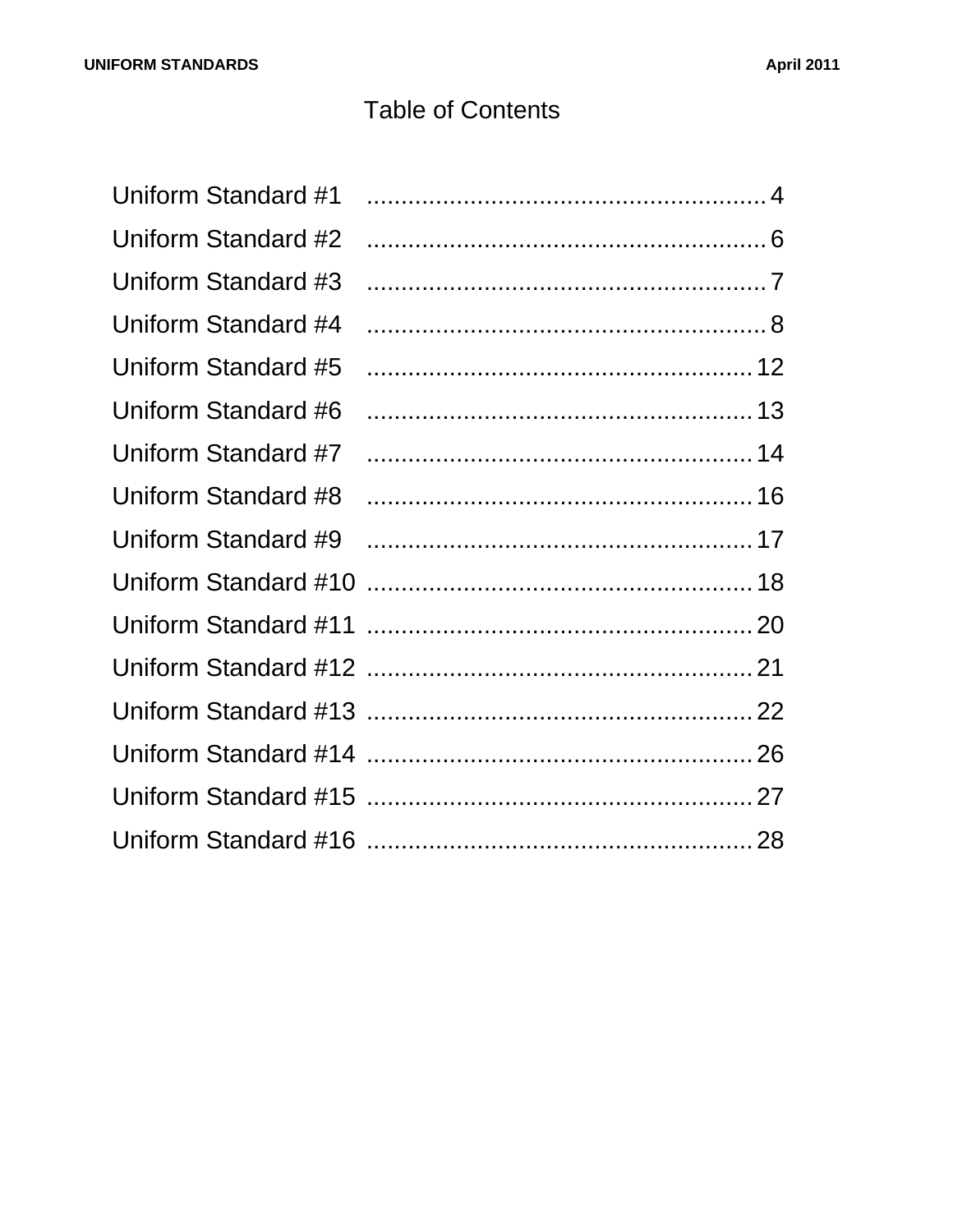## **#1 SENATE BILL 1441 REQUIREMENT**

Specific requirements for a clinical diagnostic evaluation of the licensee, including, but not limited to, required qualifications for the providers evaluating the licensee.

## **#1 Uniform Standard**

If a healing arts board orders a licensee who is either in a diversion program or whose license is on probation due to a substance abuse problem to undergo a clinical diagnosis evaluation, the following applies:

- 1. The clinical diagnostic evaluation shall be conducted by a licensed practitioner who:
	- holds a valid, unrestricted license, which includes scope of practice to conduct a clinical diagnostic evaluation;
	- has three (3) years experience in providing evaluations of health professionals with substance abuse disorders; and,
	- is approved by the board.
- 2. The clinical diagnostic evaluation shall be conducted in accordance with acceptable professional standards for conducting substance abuse clinical diagnostic evaluations.
- 3. The clinical diagnostic evaluation report shall:
	- set forth, in the evaluator's opinion, whether the licensee has a substance abuse problem;
	- set forth, in the evaluator's opinion, whether the licensee is a threat to himself/herself or others; and,
	- set forth, in the evaluator's opinion, recommendations for substance abuse treatment, practice restrictions, or other recommendations related to the licensee's rehabilitation and safe practice.

The evaluator shall not have a financial relationship, personal relationship, or business relationship with the licensee within the last five years. The evaluator shall provide an objective, unbiased, and independent evaluation.

If the evaluator determines during the evaluation process that a licensee is a threat to himself/herself or others, the evaluator shall notify the board within 24 hours of such a determination.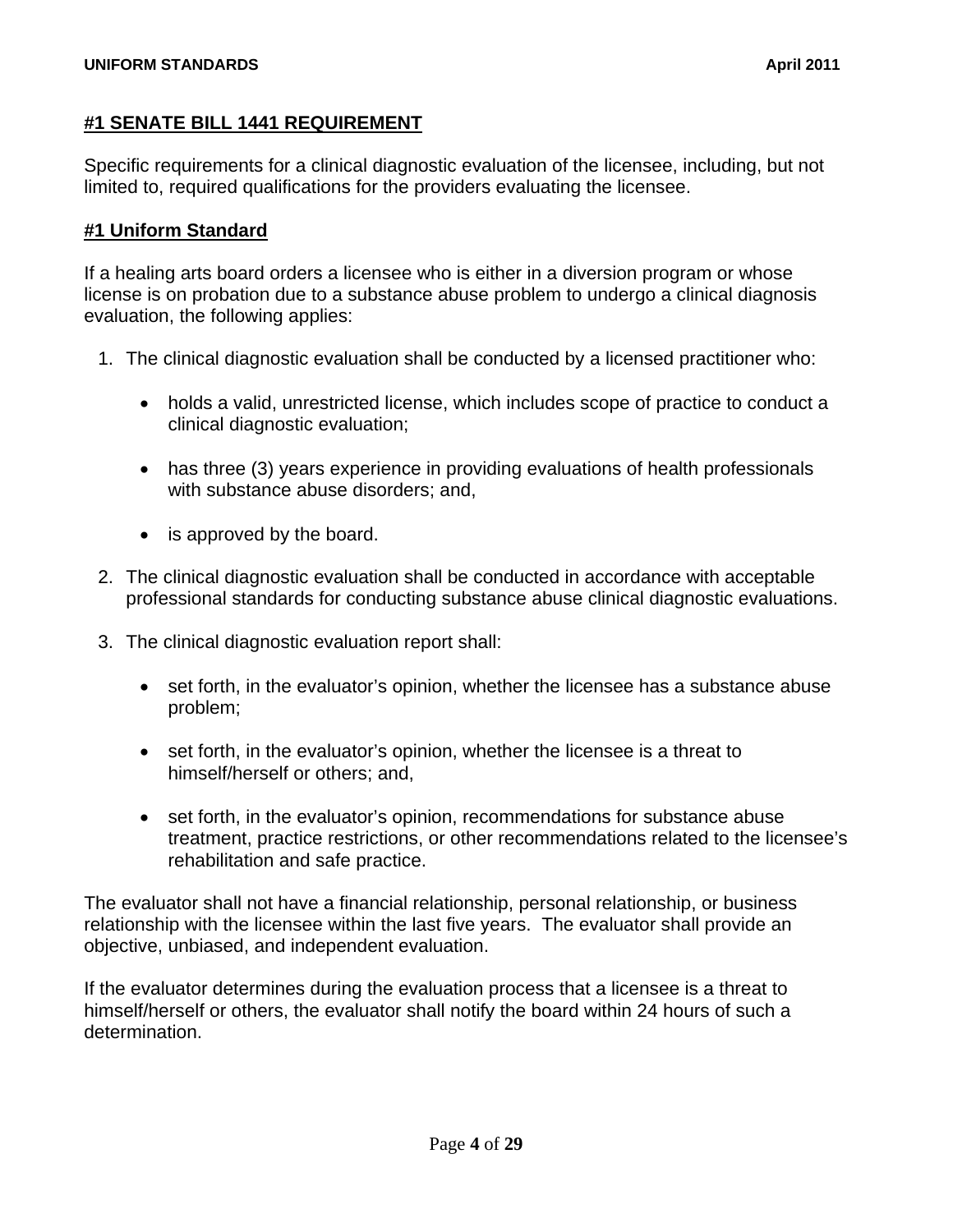For all evaluations, a final written report shall be provided to the board no later than ten (10) days from the date the evaluator is assigned the matter unless the evaluator requests additional information to complete the evaluation, not to exceed 30 days.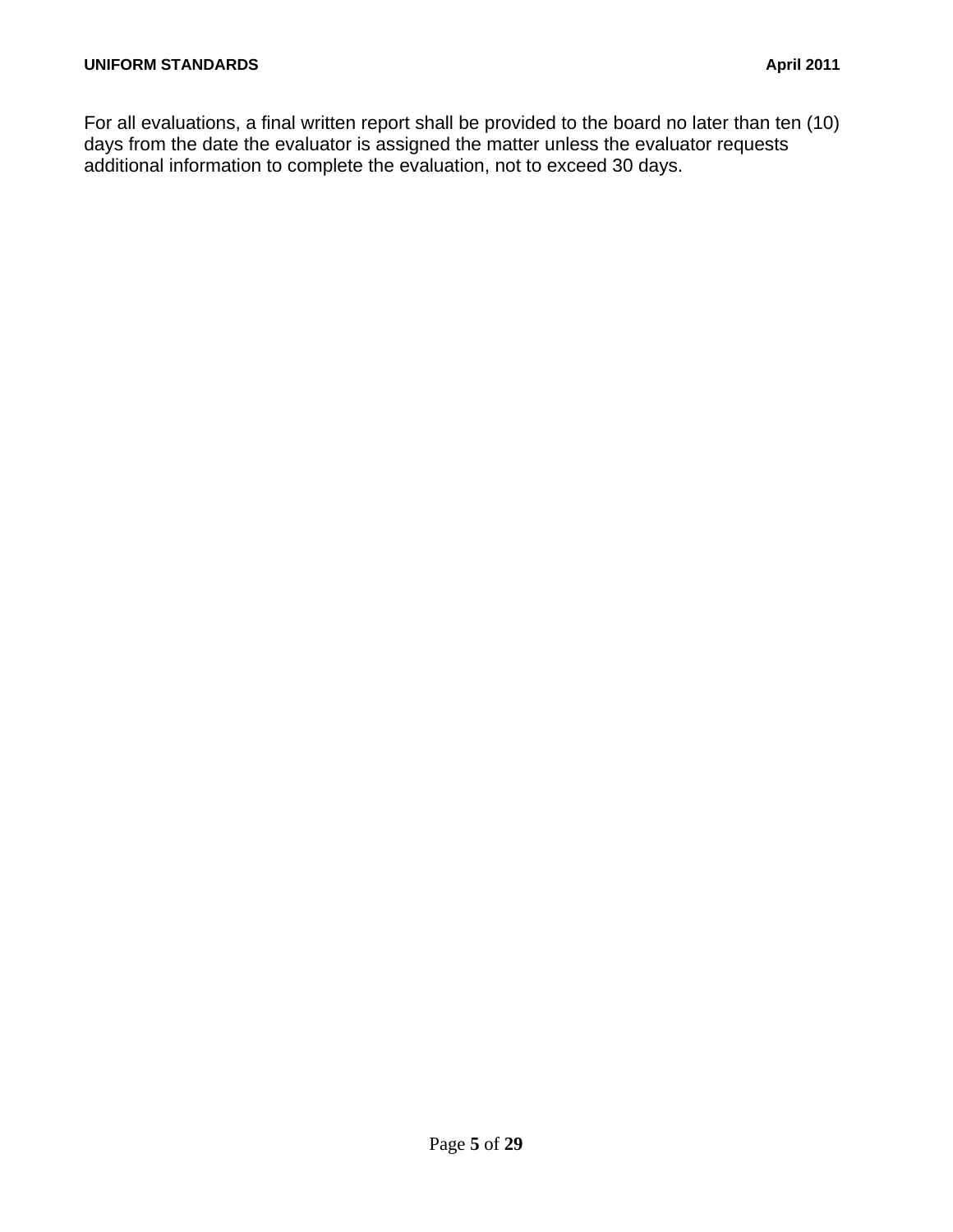## **#2 SENATE BILL 1441 REQUIREMENT**

Specific requirements for the temporary removal of the licensee from practice, in order to enable the licensee to undergo the clinical diagnostic evaluation described in subdivision (a) and any treatment recommended by the evaluator described in subdivision (a) and approved by the board, and specific criteria that the licensee must meet before being permitted to return to practice on a full-time or part-time basis.

## **#2 Uniform Standard**

The following practice restrictions apply to each licensee who undergoes a clinical diagnostic evaluation:

- 1. The Board shall order the licensee to cease practice during the clinical diagnostic evaluation pending the results of the clinical diagnostic evaluation and review by the diversion program/board staff.
- 2. While awaiting the results of the clinical diagnostic evaluation required in Uniform Standard #1, the licensee shall be randomly drug tested at least two (2) times per week.

After reviewing the results of the clinical diagnostic evaluation, and the criteria below, a diversion or probation manager shall determine, whether or not the licensee is safe to return to either part-time or fulltime practice. However, no licensee shall be returned to practice until he or she has at least 30 days of negative drug tests.

- the license type;
- the licensee's history;
- the documented length of sobriety/time that has elapsed since substance use
- the scope and pattern of use;
- the treatment history;
- the licensee's medical history and current medical condition;
- the nature, duration and severity of substance abuse, and
- whether the licensee is a threat to himself/herself or the public.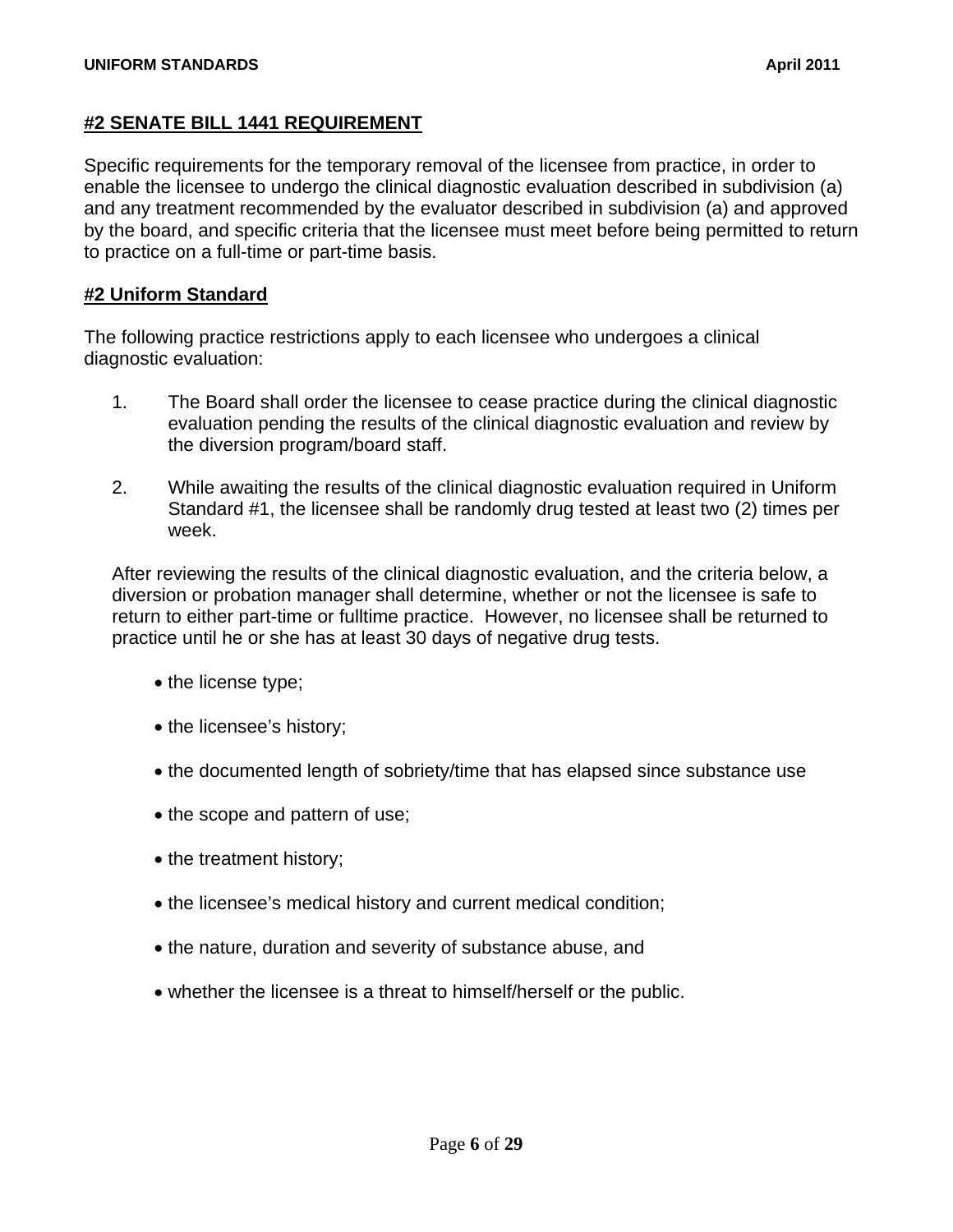## **#3 SENATE BILL 1441 REQUIREMENT**

Specific requirements that govern the ability of the licensing board to communicate with the licensee's employer about the licensee's status or condition.

## **#3 Uniform Standard**

If the licensee who is either in a board diversion program or whose license is on probation has an employer, the licensee shall provide to the board the names, physical addresses, mailing addresses, and telephone numbers of all employers and supervisors and shall give specific, written consent that the licensee authorizes the board and the employers and supervisors to communicate regarding the licensee's work status, performance, and monitoring.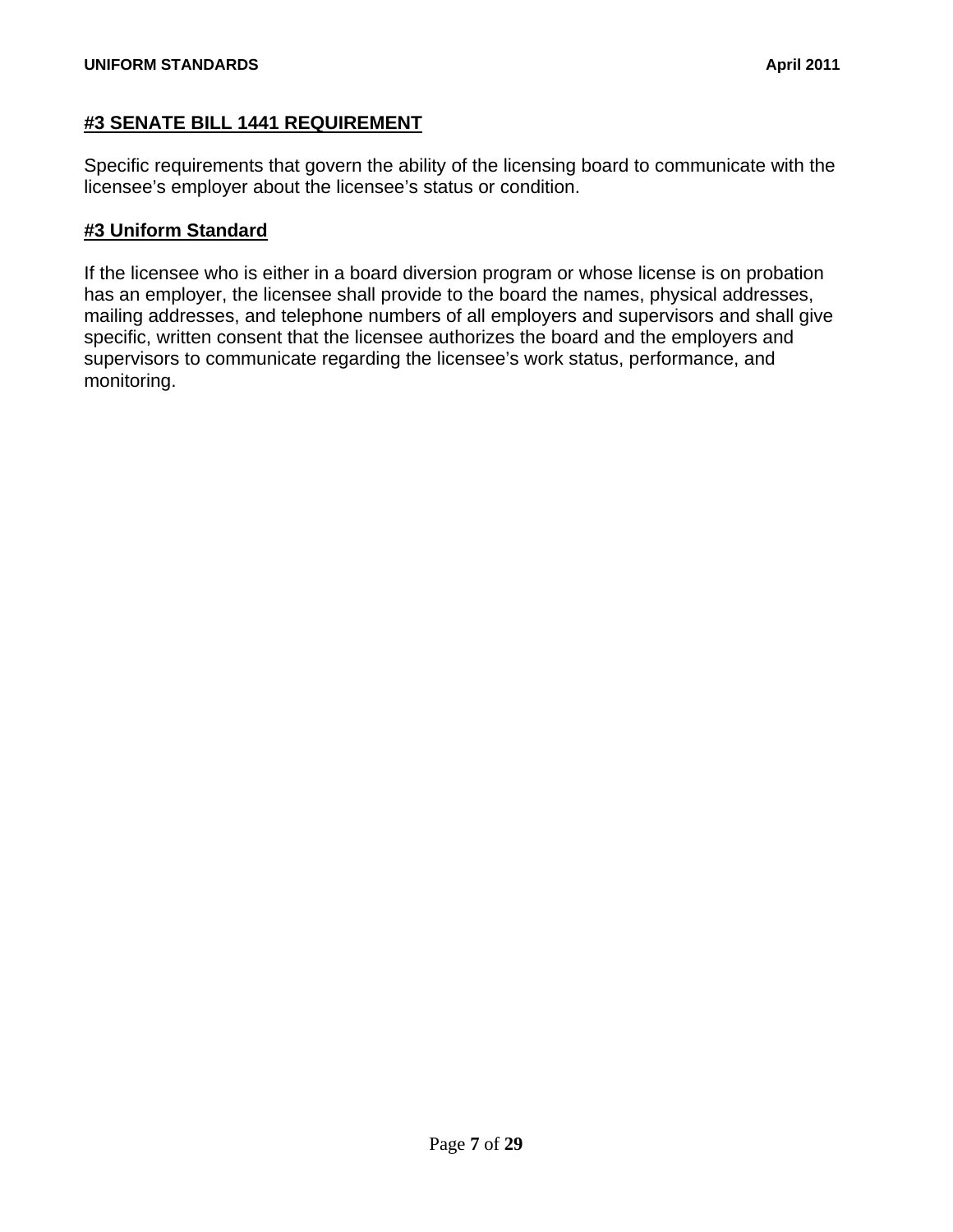## **#4 SENATE BILL 1441 REQUIREMENT**

Standards governing all aspects of required testing, including, but not limited to, frequency of testing, randomnicity, method of notice to the licensee, number of hours between the provision of notice and the test, standards for specimen collectors, procedures used by specimen collectors, the permissible locations of testing, whether the collection process must be observed by the collector, backup testing requirements when the licensee is on vacation or otherwise unavailable for local testing, requirements for the laboratory that analyzes the specimens, and the required maximum timeframe from the test to the receipt of the result of the test.

## **#4 Uniform Standard**

The following standards shall govern all aspects of testing required to determine abstention from alcohol and drugs for any person whose license is placed on probation or in a diversion program due to substance use:

## **TESTING FREQUENCY SCHEDULE**

A board may order a licensee to drug test at any time. Additionally, each licensee shall be tested RANDOMLY in accordance with the schedule below:

| Level          | <b>Segments of</b><br><b>Probation/Diversion</b> | Minimum Range of Number<br>of Random Tests |
|----------------|--------------------------------------------------|--------------------------------------------|
|                | Year 1                                           | 52-104 per year                            |
| $\mathbf{H}^*$ | Year 2+                                          | 36-104 per year                            |

\*The minimum range of 36-104 tests identified in level II, is for the second year of probation or diversion, and each year thereafter, up to five (5) years. Thereafter, administration of one (1) time per month if there have been no positive drug tests in the previous five (5) consecutive years of probation or diversion.

Nothing precludes a board from increasing the number of random tests for any reason. Any board who finds or has suspicion that a licensee has committed a violation of a board's testing program or who has committed a Major Violation, as identified in Uniform Standard 10, may reestablish the testing cycle by placing that licensee at the beginning of level I, in addition to any other disciplinary action that may be pursued.

## **EXCEPTIONS TO TESTING FREQUENCY SCHEDULE**

I. PREVIOUS TESTING/SOBRIETY

In cases where a board has evidence that a licensee has participated in a treatment or monitoring program requiring random testing, prior to being subject to testing by the board, the board may give consideration to that testing in altering the testing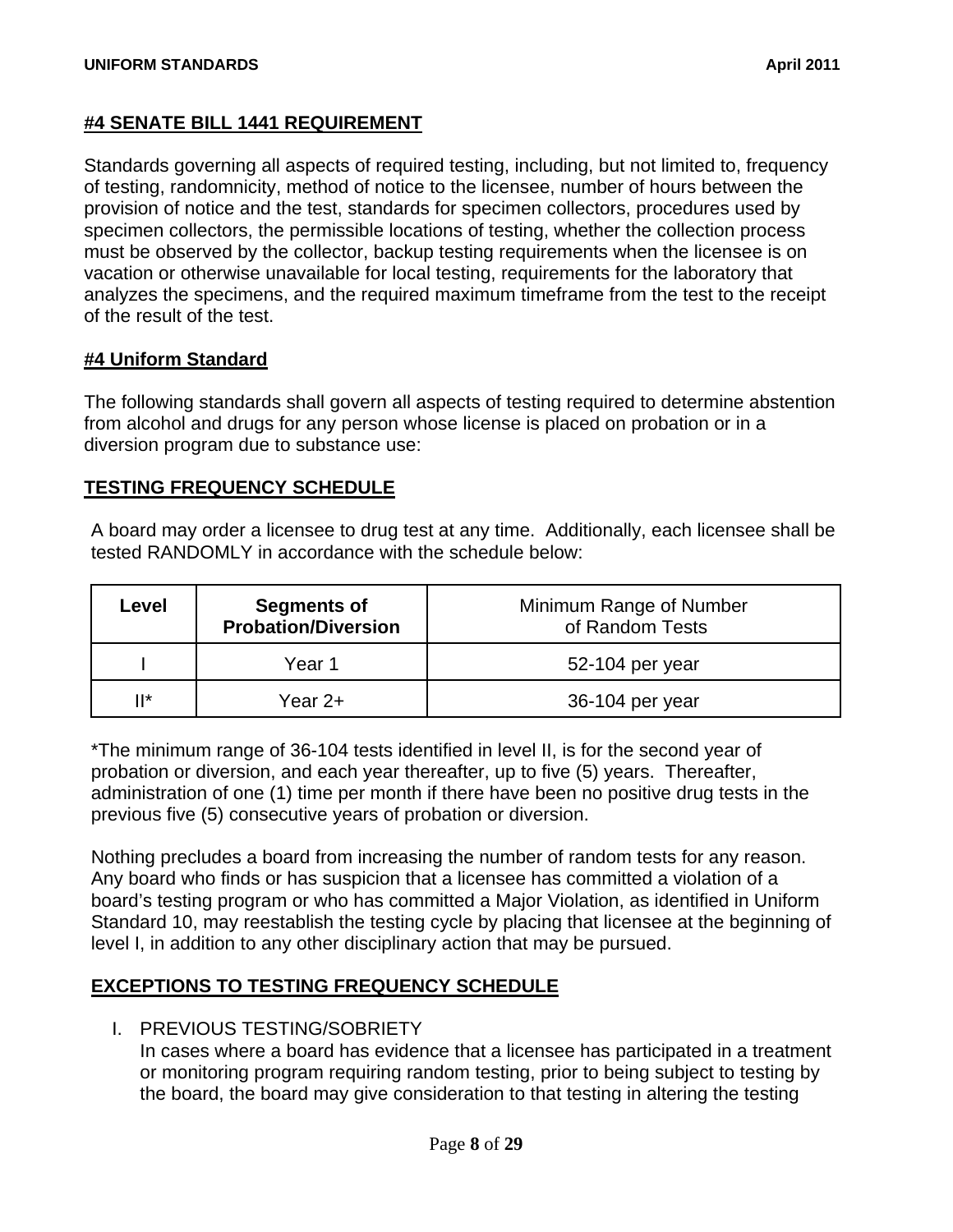frequency schedule so that it is equivalent to this standard.

II. VIOLATION(S) OUTSIDE OF EMPLOYMENT

An individual whose license is placed on probation for a single conviction or incident or two convictions or incidents, spanning greater than seven years from each other, where those violations did not occur at work or while on the licensee's way to work, where alcohol or drugs were a contributing factor, may bypass level I and participate in level II of the testing frequency schedule.

## III. NOT EMPLOYED IN HEALTH CARE FIELD

A board may reduce testing frequency to a minimum of 12 times per year for any person who is not practicing OR working in any health care field. If a reduced testing frequency schedule is established for this reason, and if a licensee wants to return to practice or work in a health care field, the licensee shall notify and secure the approval of the licensee's board. Prior to returning to any health care employment, the licensee shall be subject to level I testing frequency for at least 60 days. At such time the person returns to employment (in a health care field), if the licensee has not previously met the level I frequency standard, the licensee shall be subject to completing a full year at level I of the testing frequency schedule, otherwise level II testing shall be in effect.

## IV. TOLLING

A board may postpone all testing for any person whose probation or diversion is placed in a tolling status if the overall length of the probationary or diversion period is also tolled. A licensee shall notify the board upon the licensee's return to California and shall be subject to testing as provided in this standard. If the licensee returns to employment in a health care field, and has not previously met the level I frequency standard, the licensee shall be subject to completing a full year at level I of the testing frequency schedule, otherwise level II testing shall be in effect.

## V. SUBSTANCE USE DISORDER NOT DIAGNOSED

In cases where no current substance use disorder diagnosis is made, a lesser period of monitoring and toxicology screening may be adopted by the board, but not to be less than 24 times per year.

## **OTHER DRUG STANDARDS**

Drug testing may be required on any day, including weekends and holidays.

The scheduling of drug tests shall be done on a random basis, preferably by a computer program, so that a licensee can make no reasonable assumption of when he/she will be tested again. Boards should be prepared to report data to support back-to-back testing as well as, numerous different intervals of testing.

Licensees shall be required to make daily contact to determine if drug testing is required.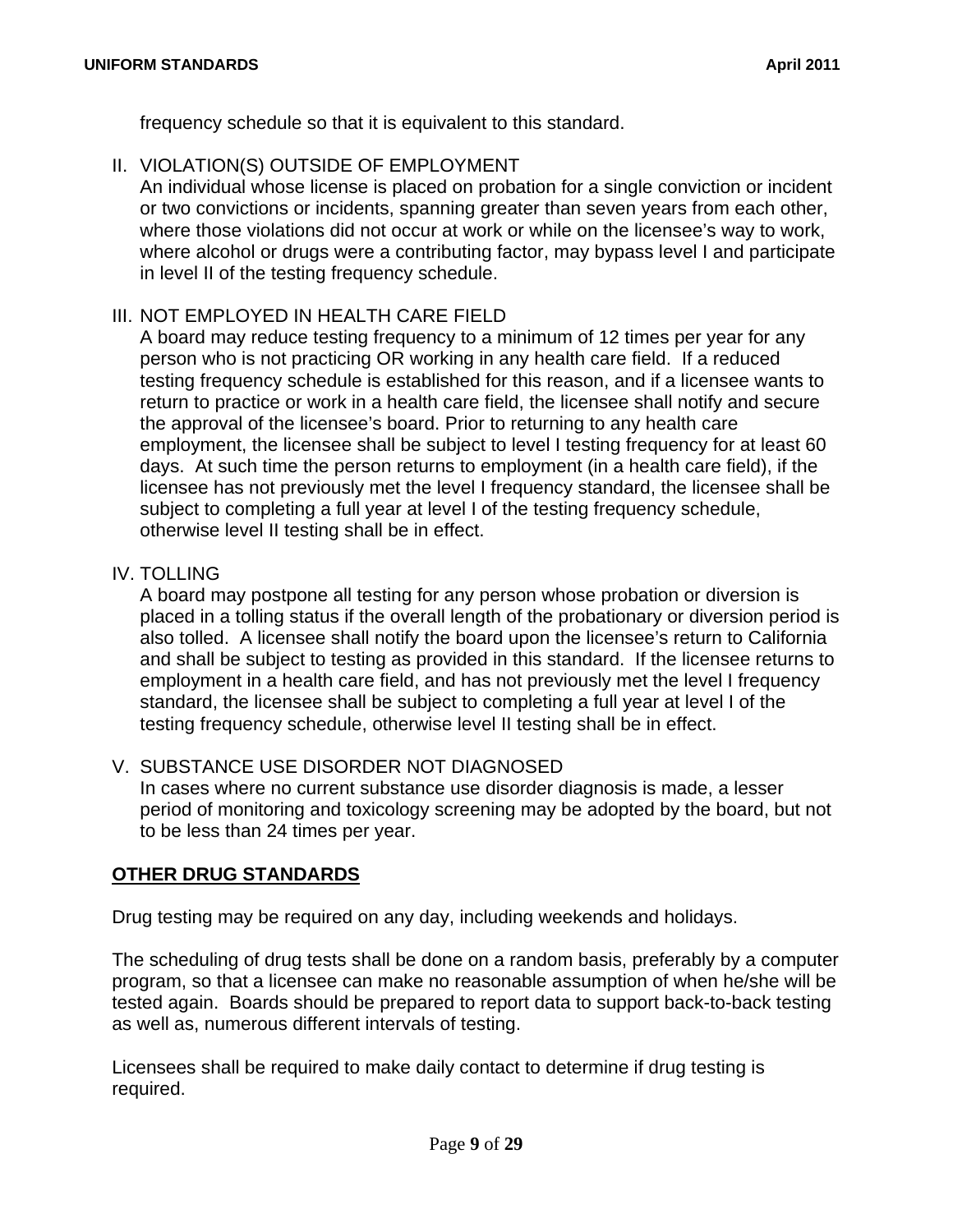Licensees shall be drug tested on the date of notification as directed by the board.

Specimen collectors must either be certified by the Drug and Alcohol Testing Industry Association or have completed the training required to serve as a collector for the U.S. Department of Transportation.

**Specimen Collection Guidelines.** Specimen collectors shall adhere to the current U.S. Department of Transportation

Testing locations shall comply with the Urine Specimen Collection Guidelines published by the U.S. Department of Transportation, regardless of the type of test administered.

Collection of specimens shall be observed.

Prior to vacation or absence, alternative drug testing location(s) must be approved by the board.

Laboratories shall be certified and accredited by the U.S. Department of Health and Human Services.

A collection site must submit a specimen to the laboratory within one (1) business day of receipt. A chain of custody shall be used on all specimens. The laboratory shall process results and provide legally defensible test results within seven (7) days of receipt of the specimen. The appropriate board will be notified of non-negative test results within one (1) business day and will be notified of negative test results within seven (7) business days.

A board may use other testing methods in place of, or to supplement biological fluid testing, if the alternate testing method is appropriate.

## **PETITIONS FOR REINSTATEMENT**

Nothing herein shall limit a board's authority to reduce or eliminate the standards specified herein pursuant to a petition for reinstatement or reduction of penalty filed pursuant to Government Code section 11522 or statutes applicable to the board that contains different provisions for reinstatement or reduction of penalty.

## **OUTCOMES AND AMENDMENTS**

For purposes of measuring outcomes and effectiveness, each board shall collect and report historical and post implementation data as follows:

## **Historical Data - Two Years Prior to Implementation of Standard**

Each board should collect the following historical data (as available), for a period of two years, prior to implementation of this standard, for each person subject to testing for banned substances, who has 1) tested positive for a banned substance, 2) failed to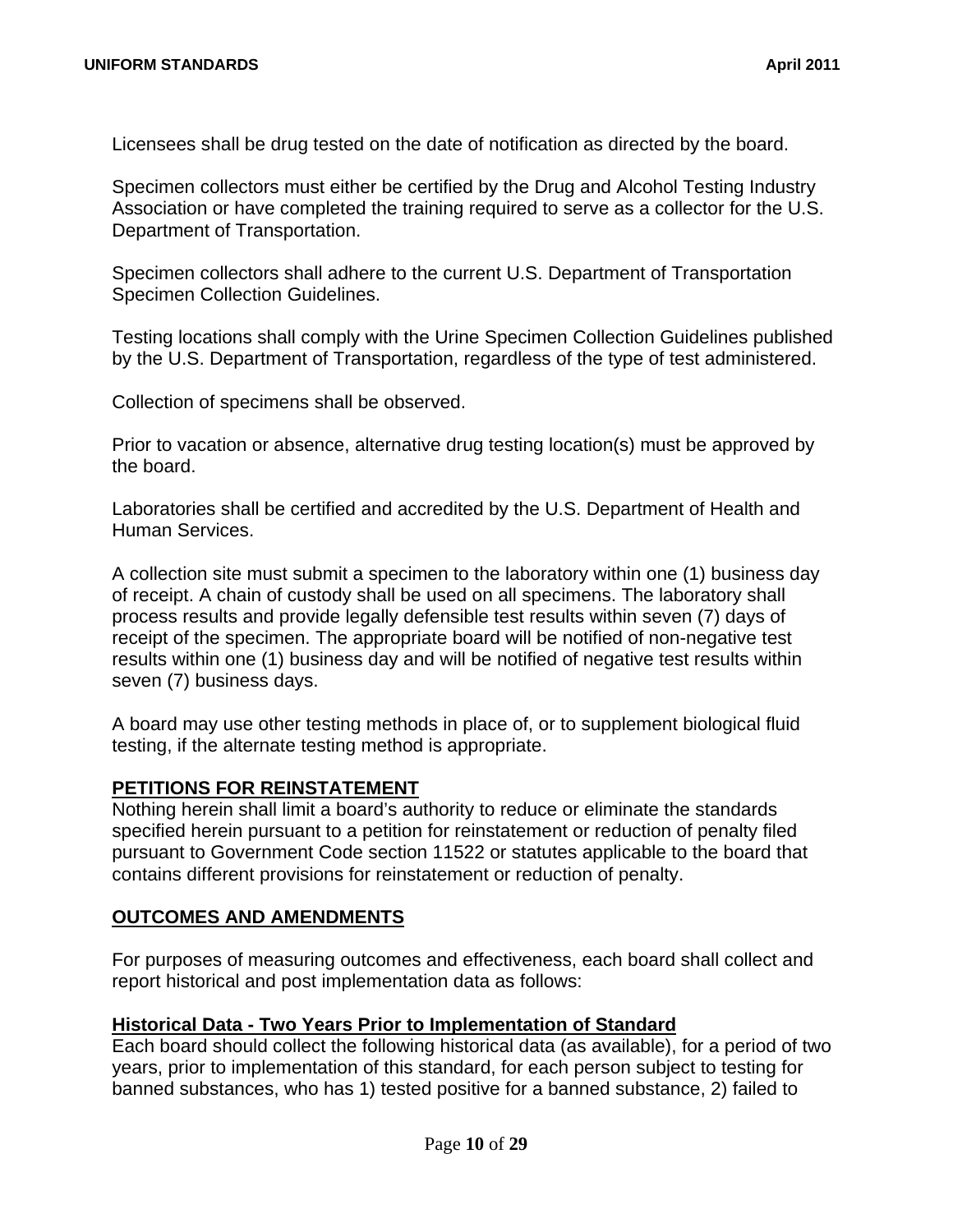appear or call in, for testing on more than three occasions, 3) failed to pay testing costs, or 4) a person who has given a dilute or invalid specimen.

#### **Post Implementation Data- Three Years**

Each board should collect the following data annually, for a period of three years, for every probationer and diversion participant subject to testing for banned substances, following the implementation of this standard.

#### **Data Collection**

The data to be collected shall be reported to the Department of Consumer Affairs and the Legislature, upon request, and shall include, but may not be limited to:

Probationer/Diversion Participant Unique Identifier License Type Probation/Diversion Effective Date General Range of Testing Frequency by/for Each Probationer/Diversion Participant Dates Testing Requested Dates Tested Identify the Entity that Performed Each Test Dates Tested Positive Dates Contractor (if applicable) was informed of Positive Test Dates Board was informed of Positive Test Dates of Questionable Tests (e.g. dilute, high levels) Date Contractor Notified Board of Questionable Test Identify Substances Detected or Questionably Detected Dates Failed to Appear Date Contractor Notified Board of Failed to Appear Dates Failed to Call In for Testing Date Contractor Notified Board of Failed to Call In for Testing Dates Failed to Pay for Testing Date(s) Removed/Suspended from Practice (identify which) Final Outcome and Effective Date (if applicable)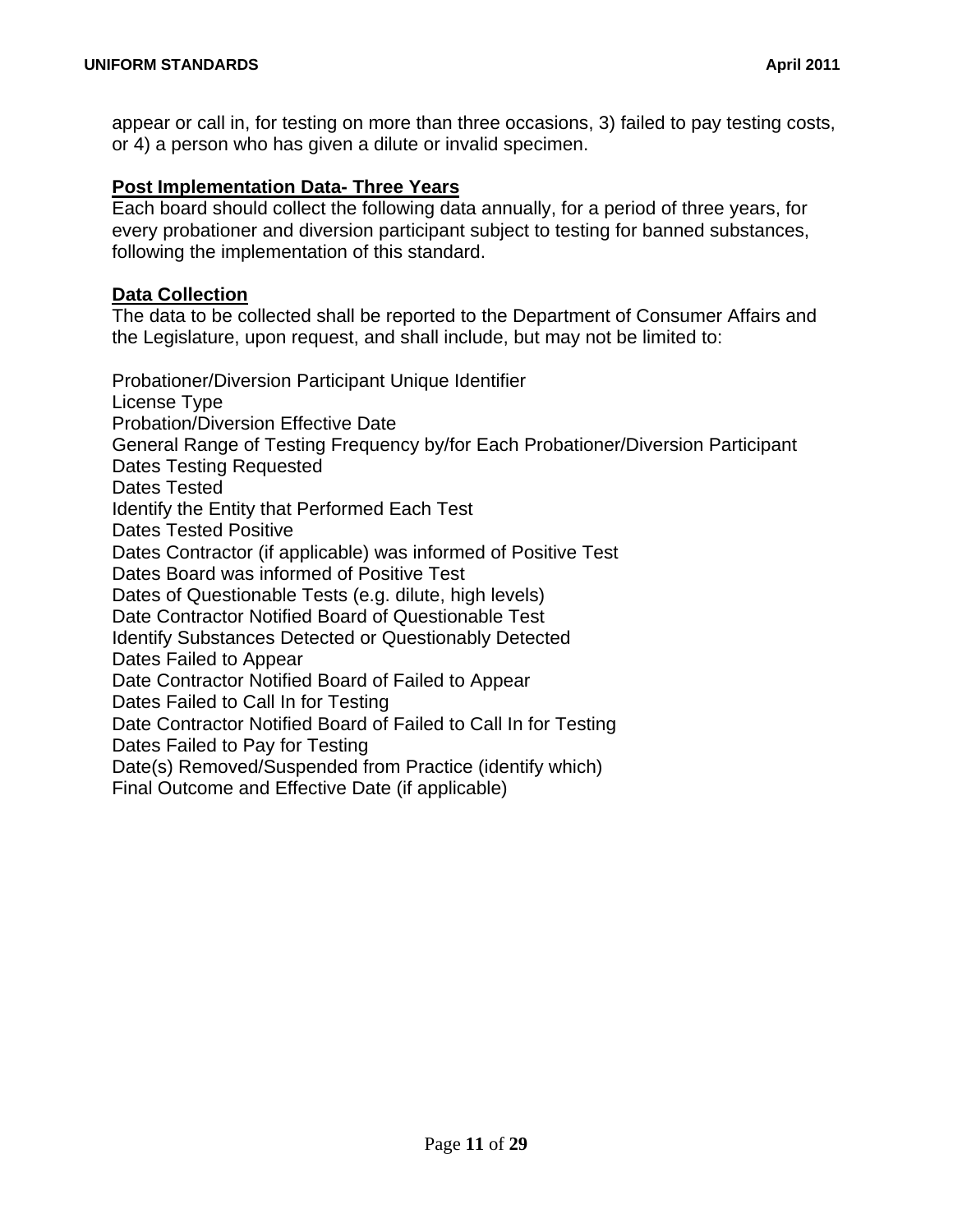## **#5 SENATE BILL 1441 REQUIREMENT**

Standards governing all aspects of group meeting attendance requirements, including, but not limited to, required qualifications for group meeting facilitators, frequency of required meeting attendance, and methods of documenting and reporting attendance or nonattendance by licensees.

## **#5 Uniform Standard**

If a board requires a licensee to participate in group support meetings, the following shall apply:

When determining the frequency of required group meeting attendance, the board shall give consideration to the following:

- the licensee's history;
- the documented length of sobriety/time that has elapsed since substance use;
- the recommendation of the clinical evaluator;
- the scope and pattern of use;
- the licensee's treatment history; and,
- the nature, duration, and severity of substance abuse.

#### Group Meeting Facilitator Qualifications and Requirements:

- 1. The meeting facilitator must have a minimum of three (3) years experience in the treatment and rehabilitation of substance abuse, and shall be licensed or certified by the state or other nationally certified organizations.
- 2. The meeting facilitator must not have a financial relationship, personal relationship, or business relationship with the licensee within the last year.
- 3. The group meeting facilitator shall provide to the board a signed document showing the licensee's name, the group name, the date and location of the meeting, the licensee's attendance, and the licensee's level of participation and progress.
- 4. The facilitator shall report any unexcused absence within 24 hours**.**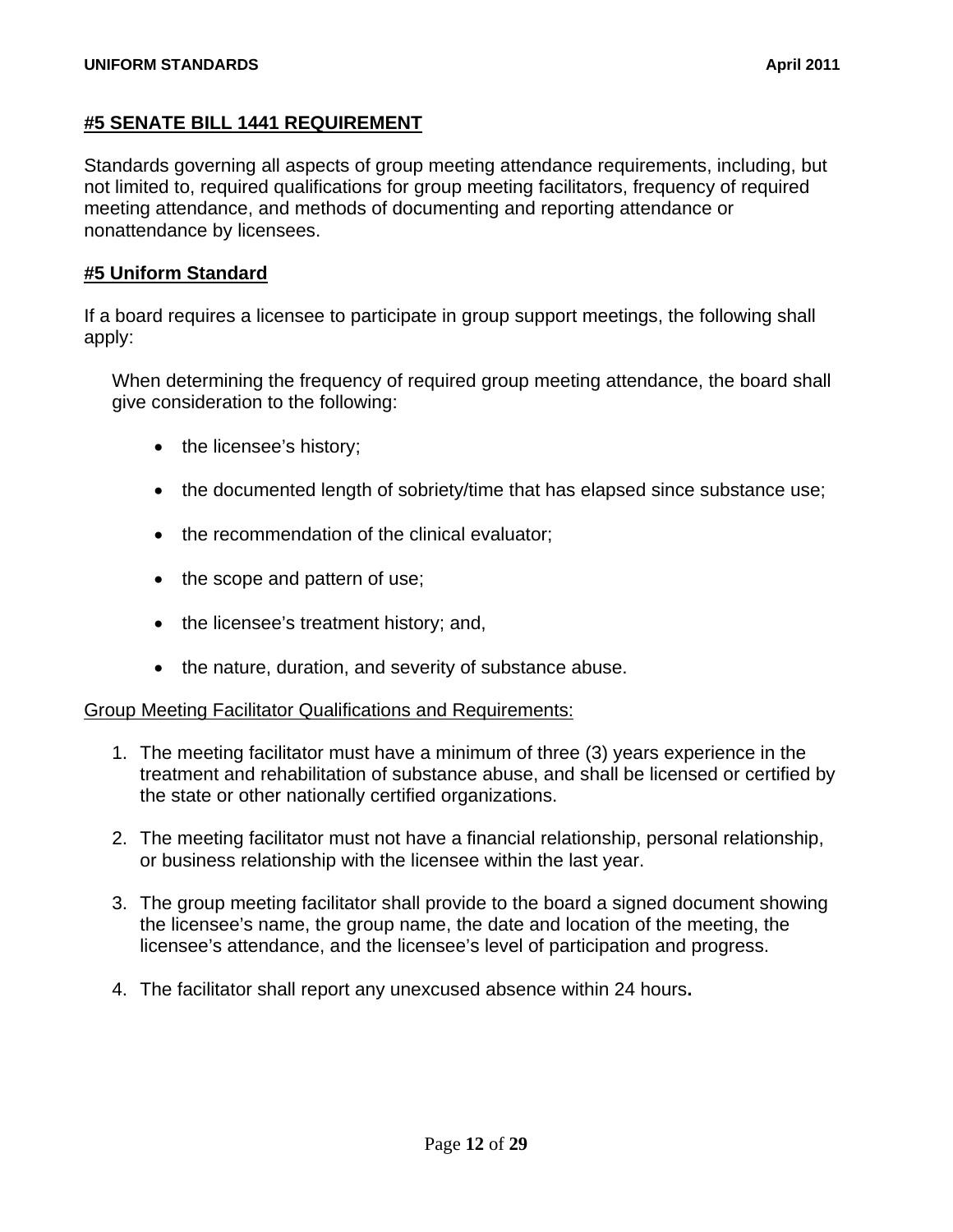## **#6 SENATE BILL 1441 REQUIREMENT**

Standards used in determining whether inpatient, outpatient, or other type of treatment is necessary.

## **#6 Uniform Standard**

In determining whether inpatient, outpatient, or other type of treatment is necessary, the board shall consider the following criteria:

- recommendation of the clinical diagnostic evaluation pursuant to Uniform Standard #1;
- license type;
- licensee's history;
- documented length of sobriety/time that has elapsed since substance abuse;
- scope and pattern of substance use;
- licensee's treatment history;
- licensee's medical history and current medical condition;
- nature, duration, and severity of substance abuse, and
- threat to himself/herself or the public.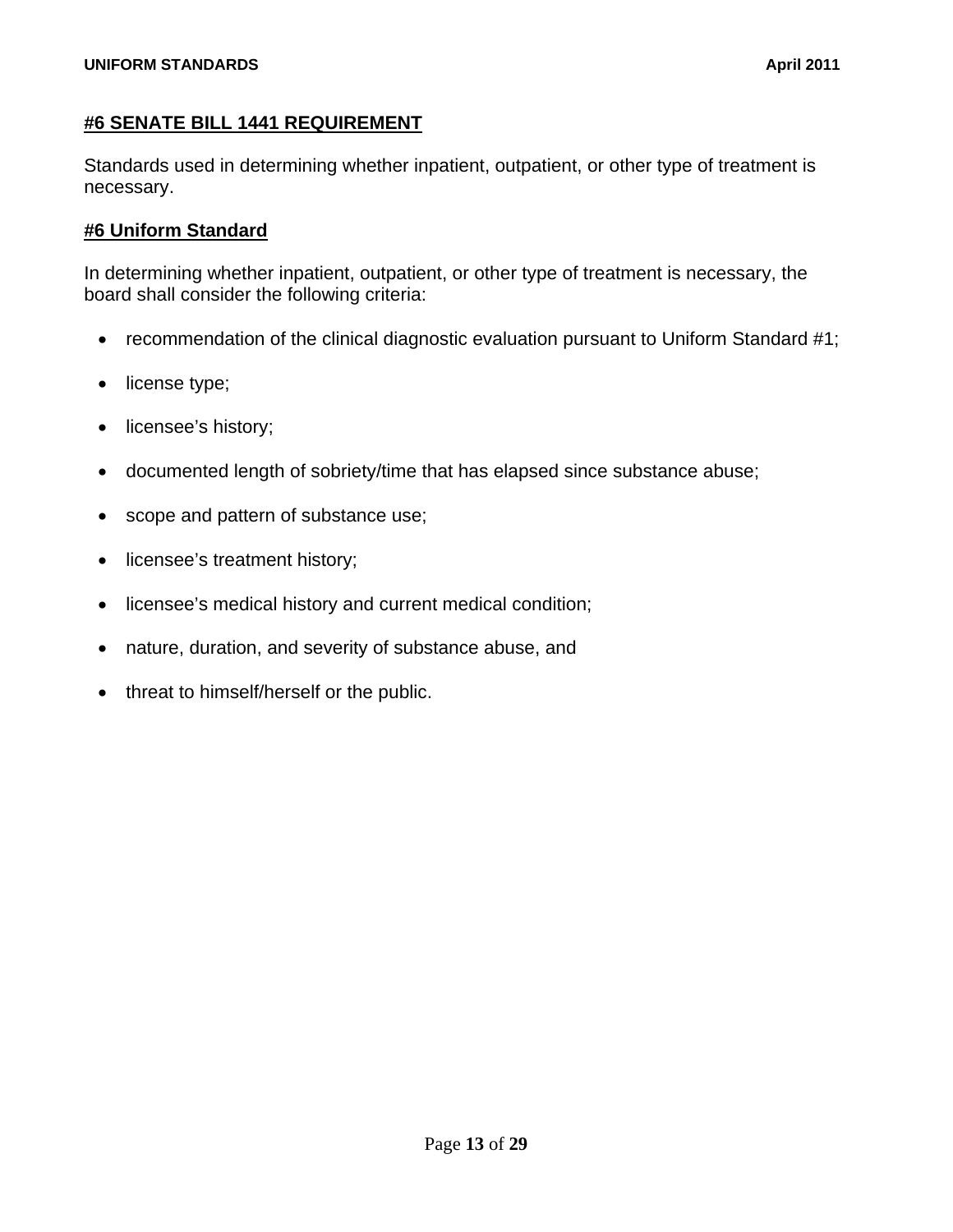## **#7 SENATE BILL 1441 REQUIREMENT**

Worksite monitoring requirements and standards, including, but not limited to, required qualifications of worksite monitors, required methods of monitoring by worksite monitors, and required reporting by worksite monitors.

## **#7 Uniform Standard**

A board may require the use of worksite monitors. If a board determines that a worksite monitor is necessary for a particular licensee, the worksite monitor shall meet the following requirements to be considered for approval by the board.

- 1. The worksite monitor shall not have financial, personal, or familial relationship with the licensee, or other relationship that could reasonably be expected to compromise the ability of the monitor to render impartial and unbiased reports to the board. If it is impractical for anyone but the licensee's employer to serve as the worksite monitor, this requirement may be waived by the board; however, under no circumstances shall a licensee's worksite monitor be an employee of the licensee.
- 2. The worksite monitor's license scope of practice shall include the scope of practice of the licensee that is being monitored, be another health care professional if no monitor with like practice is available, or, as approved by the board, be a person in a position of authority who is capable of monitoring the licensee at work.
- 3. If the worksite monitor is a licensed healthcare professional he or she shall have an active unrestricted license, with no disciplinary action within the last five (5) years.
- 4. The worksite monitor shall sign an affirmation that he or she has reviewed the terms and conditions of the licensee's disciplinary order and/or contract and agrees to monitor the licensee as set forth by the board.
- 5. The worksite monitor must adhere to the following required methods of monitoring the licensee:
	- a) Have face-to-face contact with the licensee in the work environment on a frequent basis as determined by the board, at least once per week.
	- b) Interview other staff in the office regarding the licensee's behavior, if applicable.
	- c) Review the licensee's work attendance.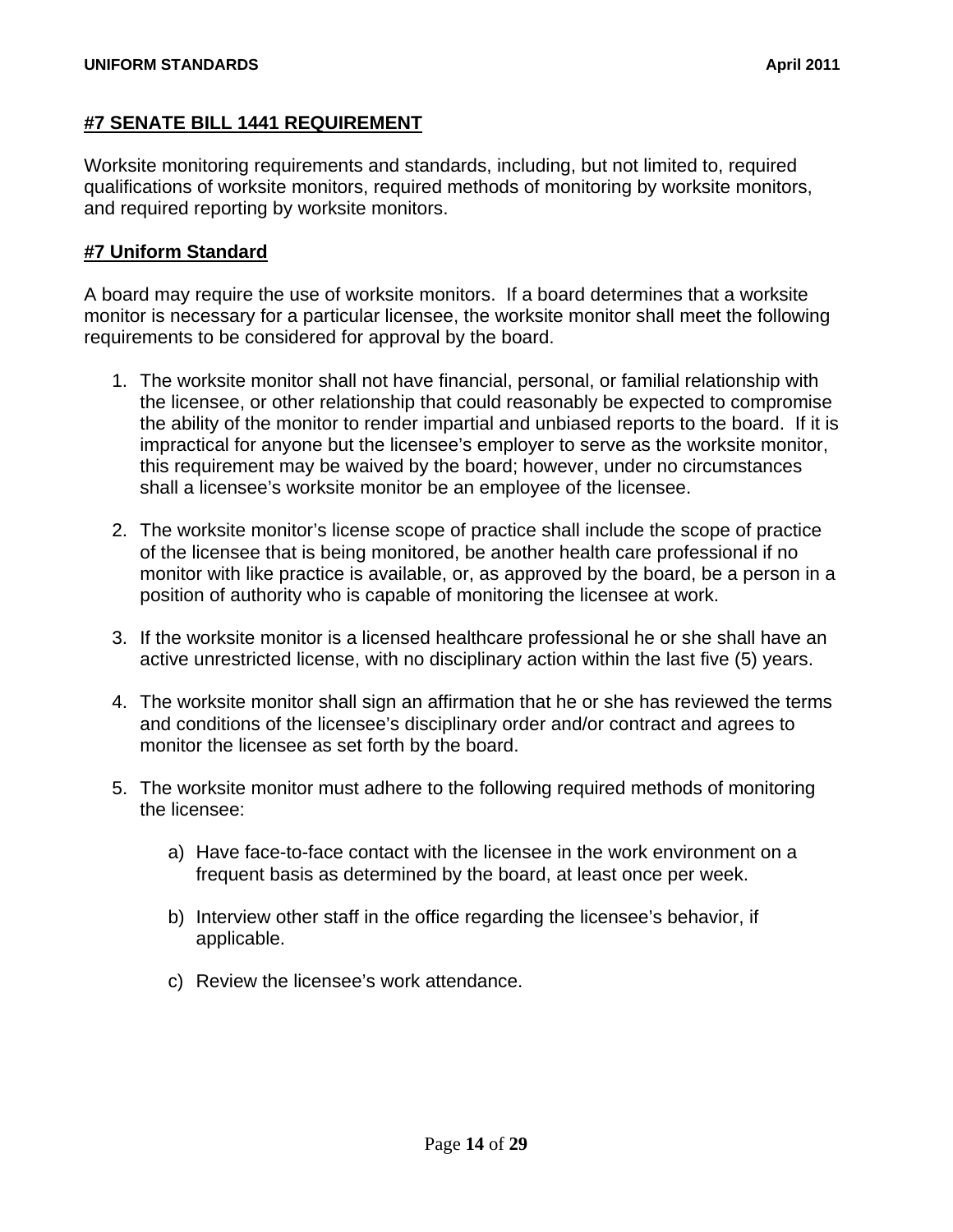#### **UNIFORM STANDARDS April 2011**

Reporting by the worksite monitor to the board shall be as follows:

- 1. Any suspected substance abuse must be verbally reported to the board and the licensee's employer within one (1) business day of occurrence. If occurrence is not during the board's normal business hours the verbal report must be within one (1) hour of the next business day. A written report shall be submitted to the board within 48 hours of occurrence.
- 2. The worksite monitor shall complete and submit a written report monthly or as directed by the board. The report shall include:
	- the licensee's name;
	- license number;
	- worksite monitor's name and signature;
	- worksite monitor's license number;
	- worksite location(s);
	- dates licensee had face-to-face contact with monitor;
	- staff interviewed, if applicable;
	- attendance report;
	- any change in behavior and/or personal habits;
	- any indicators that can lead to suspected substance abuse.

The licensee shall complete the required consent forms and sign an agreement with the worksite monitor and the board to allow the board to communicate with the worksite monitor.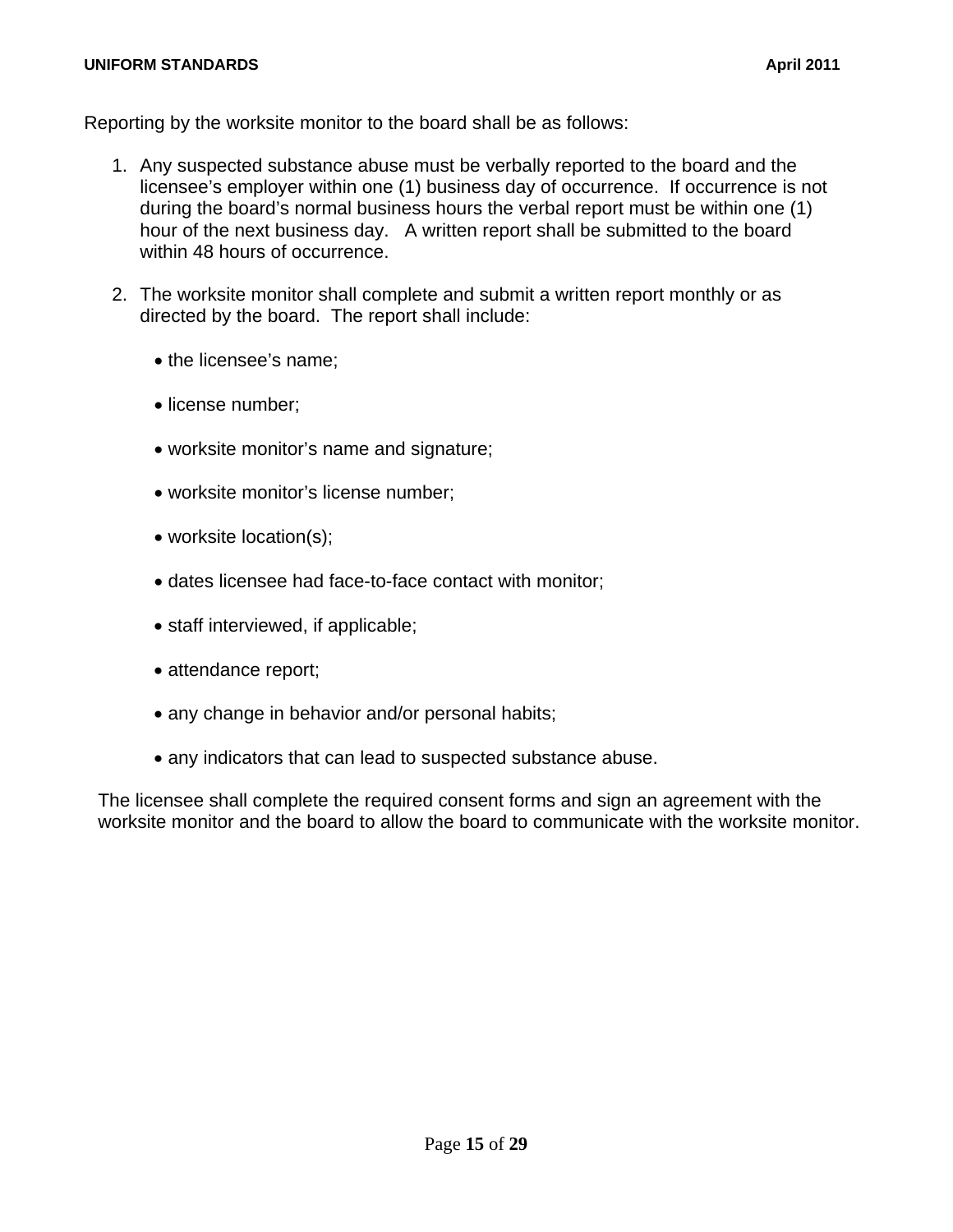## **#8 SENATE BILL 1441 REQUIREMENT**

Procedures to be followed when a licensee tests positive for a banned substance.

## **#8 Uniform Standard**

When a licensee tests positive for a banned substance:

- 1. The board shall order the licensee to cease practice;
- 2. The board shall contact the licensee and instruct the licensee to leave work; and
- 3. The board shall notify the licensee's employer, if any, and worksite monitor, if any, that the licensee may not work.

Thereafter, the board should determine whether the positive drug test is in fact evidence of prohibited use. If so, proceed to Standard #9. If not, the board shall immediately lift the cease practice order.

In determining whether the positive test is evidence of prohibited use, the board should, as applicable:

- 1. Consult the specimen collector and the laboratory;
- 2. Communicate with the licensee and/or any physician who is treating the licensee; and
- 3. Communicate with any treatment provider, including group facilitator/s.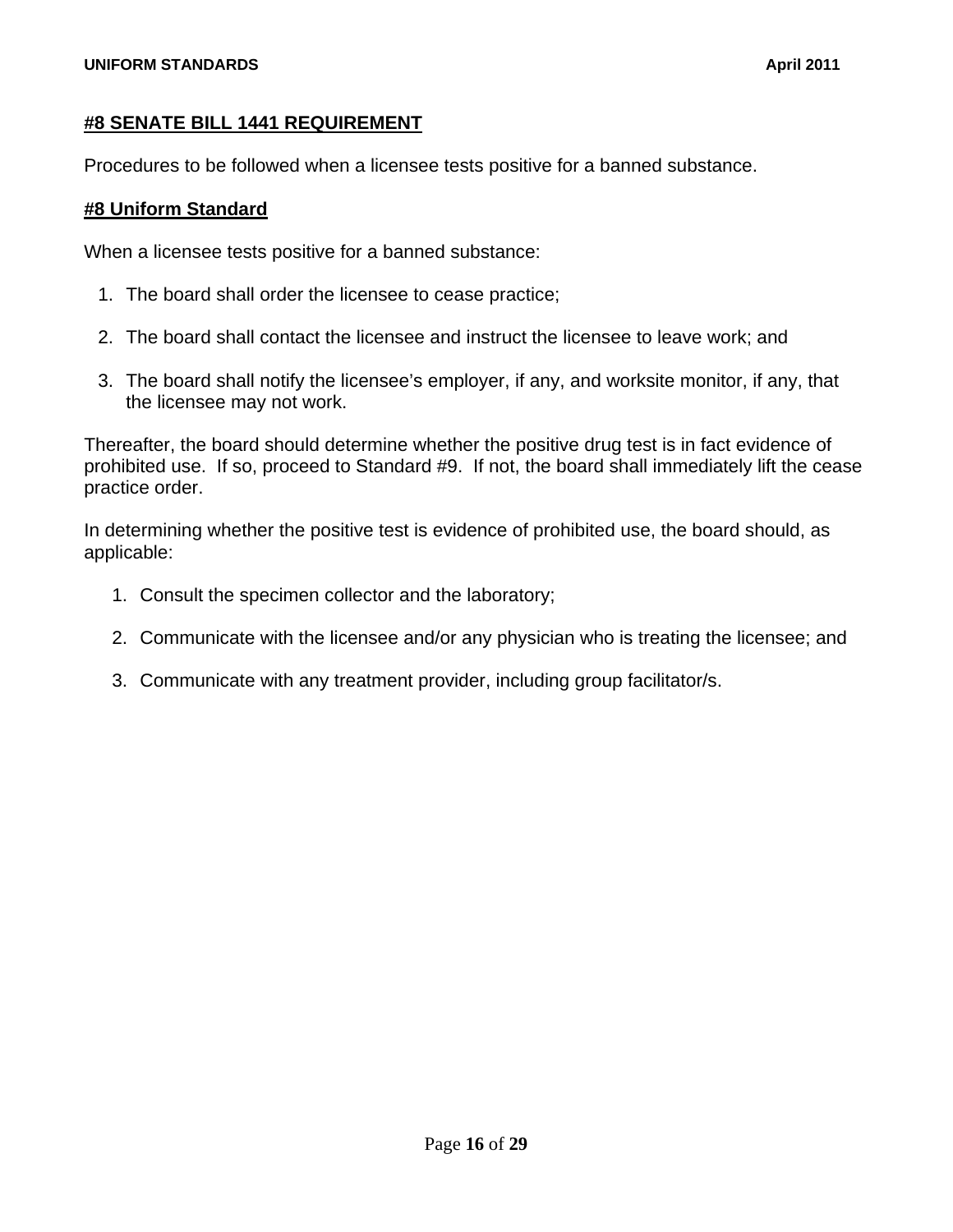## **#9 SENATE BILL 1441 REQUIREMENT**

Procedures to be followed when a licensee is confirmed to have ingested a banned substance.

## **#9 Uniform Standard**

When a board confirms that a positive drug test is evidence of use of a prohibited substance, the licensee has committed a major violation, as defined in Uniform Standard #10 and the board shall impose the consequences set forth in Uniform Standard #10.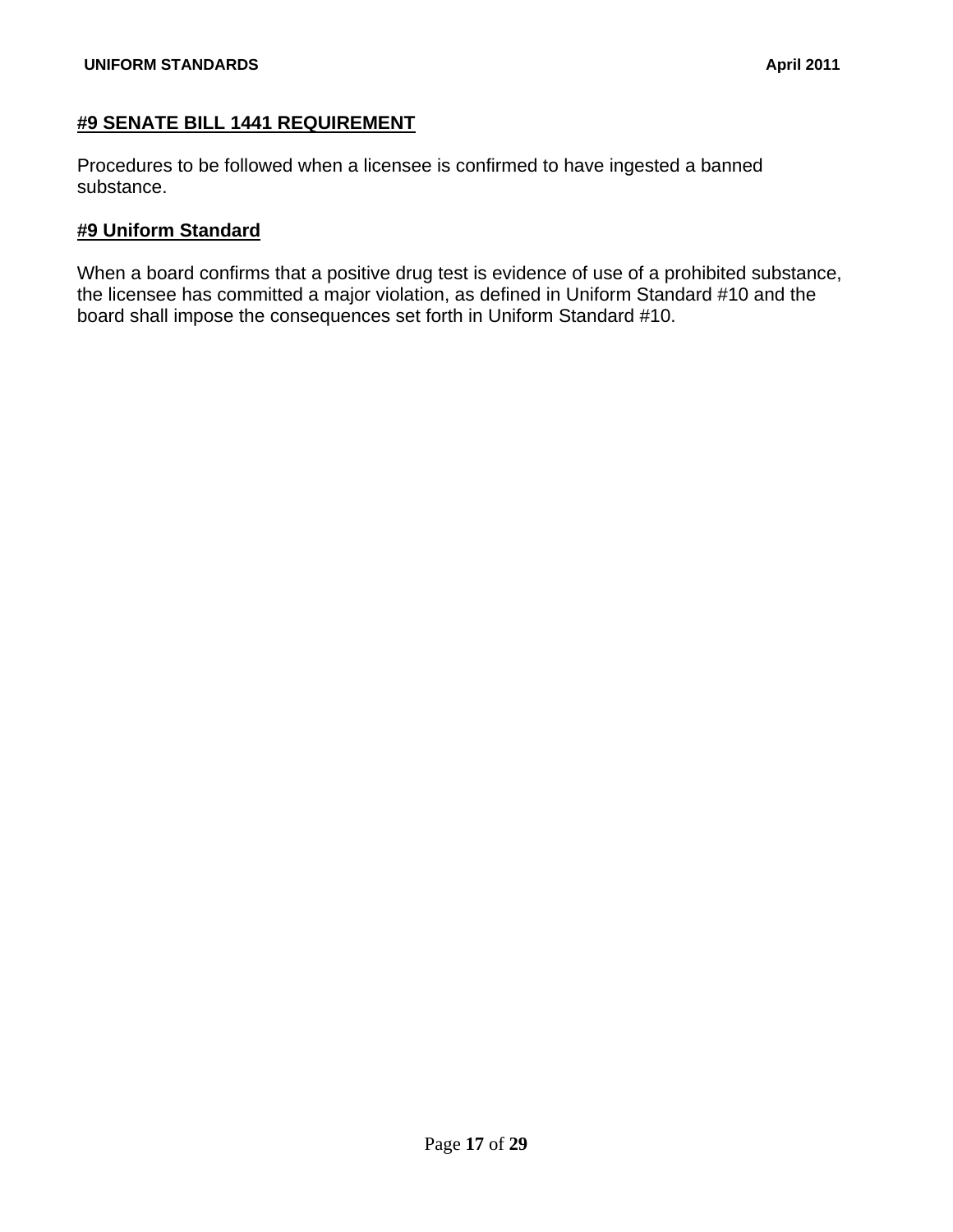## **#10 SENATE BILL 1441 REQUIREMENT**

Specific consequences for major and minor violations. In particular, the committee shall consider the use of a "deferred prosecution" stipulation described in Section 1000 of the Penal Code, in which the licensee admits to self-abuse of drugs or alcohol and surrenders his or her license. That agreement is deferred by the agency until or unless licensee commits a major violation, in which case it is revived and license is surrendered.

#### **#10 Uniform Standard**

**Major Violations** include, but are not limited to:

- 1. Failure to complete a board-ordered program;
- 2. Failure to undergo a required clinical diagnostic evaluation;
- 3. Multiple minor violations;
- 4. Treating patients while under the influence of drugs/alcohol;
- 5. Any drug/alcohol related act which would constitute a violation of the practice act or state/federal laws;
- 6. Failure to obtain biological testing for substance abuse;
- 7. Testing positive and confirmation for substance abuse pursuant to Uniform Standard #9;
- 8. Knowingly using, making, altering or possessing any object or product in such a way as to defraud a drug test designed to detect the presence of alcohol or a controlled substance.

**Consequences** for a major violation include, but are not limited to:

- 1. Licensee will be ordered to cease practice.
	- a) the licensee must undergo a new clinical diagnostic evaluation, and
	- b) the licensee must test negative for at least a month of continuous drug testing before being allowed to go back to work.
- 2. Termination of a contract/agreement.
- 3. Referral for disciplinary action, such as suspension, revocation, or other action as determined by the board.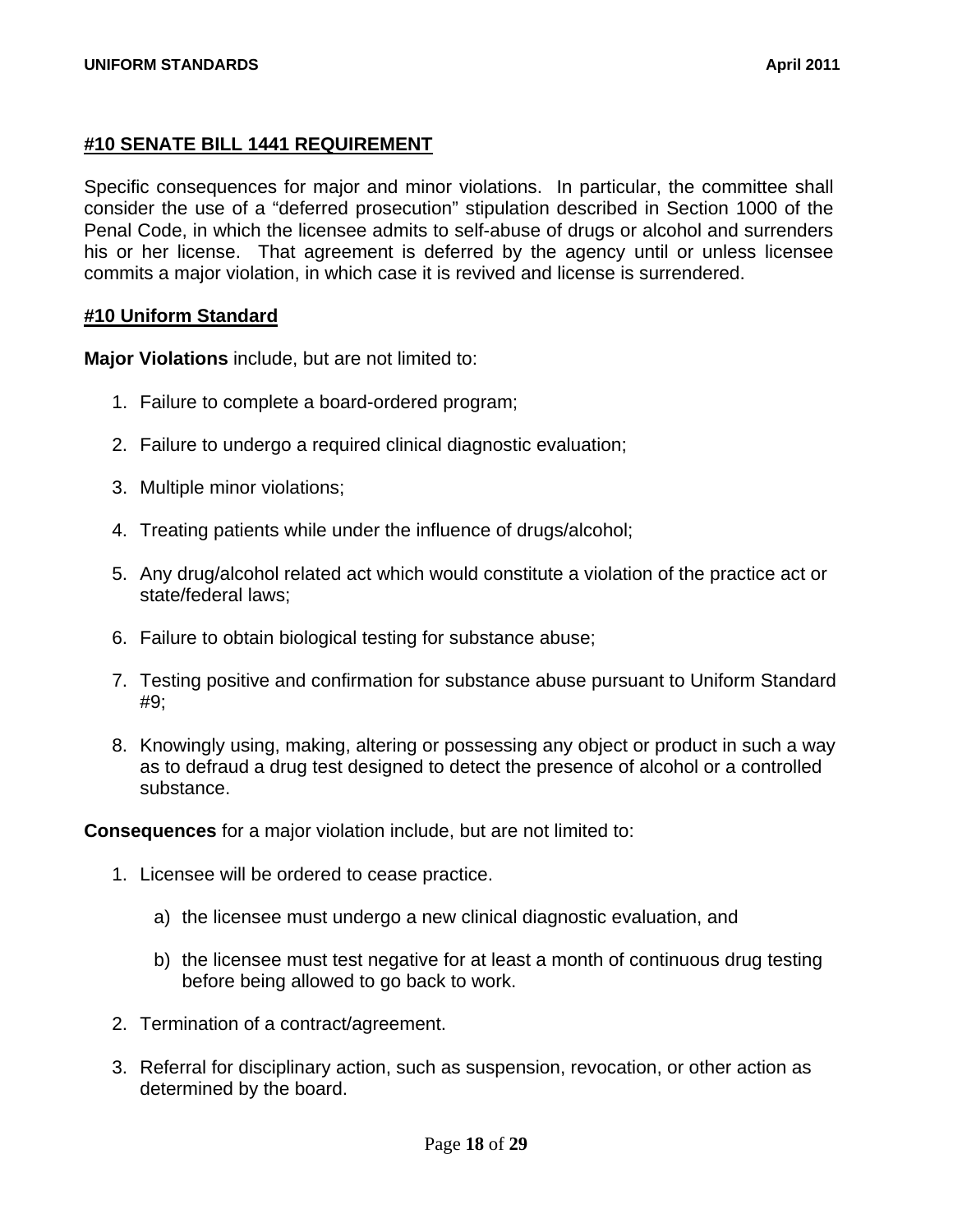**Minor Violations** include, but are not limited to:

- 1. Untimely receipt of required documentation;
- 2. Unexcused non-attendance at group meetings;
- 3. Failure to contact a monitor when required;
- 4. Any other violations that do not present an immediate threat to the violator or to the public.

**Consequences** for minor violations include, but are not limited to**:** 

- 1. Removal from practice;
- 2. Practice limitations;
- 3. Required supervision;
- 4. Increased documentation;
- 5. Issuance of citation and fine or a warning notice;
- 6. Required re-evaluation/testing;
- 7. Other action as determined by the board.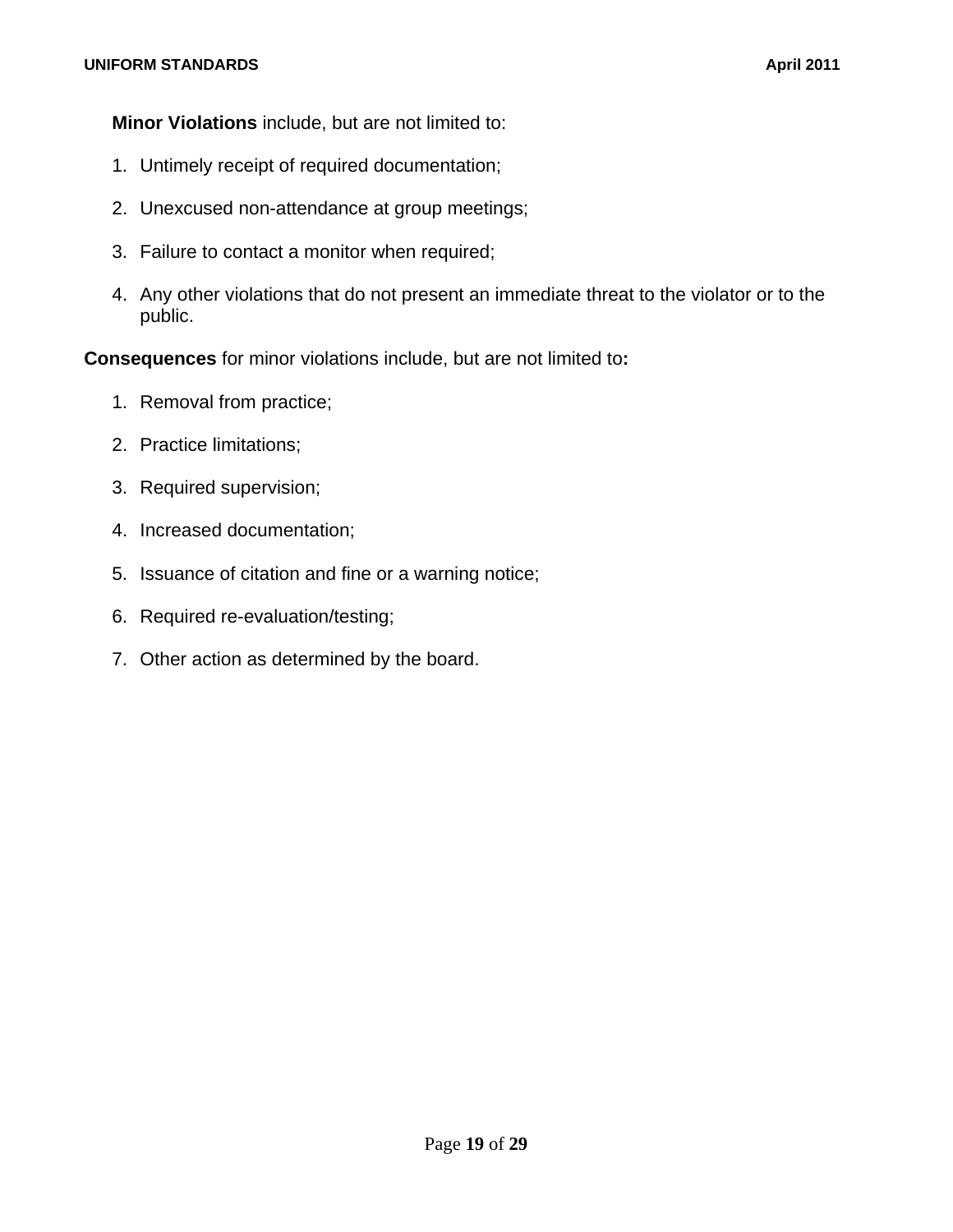## **#11 SENATE BILL 1441 REQUIREMENT**

Criteria that a licensee must meet in order to petition for return to practice on a full time basis.

## **#11 Uniform Standard**

## **"Petition" as used in this standard is an informal request as opposed to a "Petition for Modification" under the Administrative Procedure Act.**

The licensee shall meet the following criteria before submitting a request (petition) to return to full time practice:

- 1. Demonstrated sustained compliance with current recovery program.
- 2. Demonstrated the ability to practice safely as evidenced by current work site reports, evaluations, and any other information relating to the licensee's substance abuse.
- 3. Negative drug screening reports for at least six (6) months, two (2) positive worksite monitor reports, and complete compliance with other terms and conditions of the program.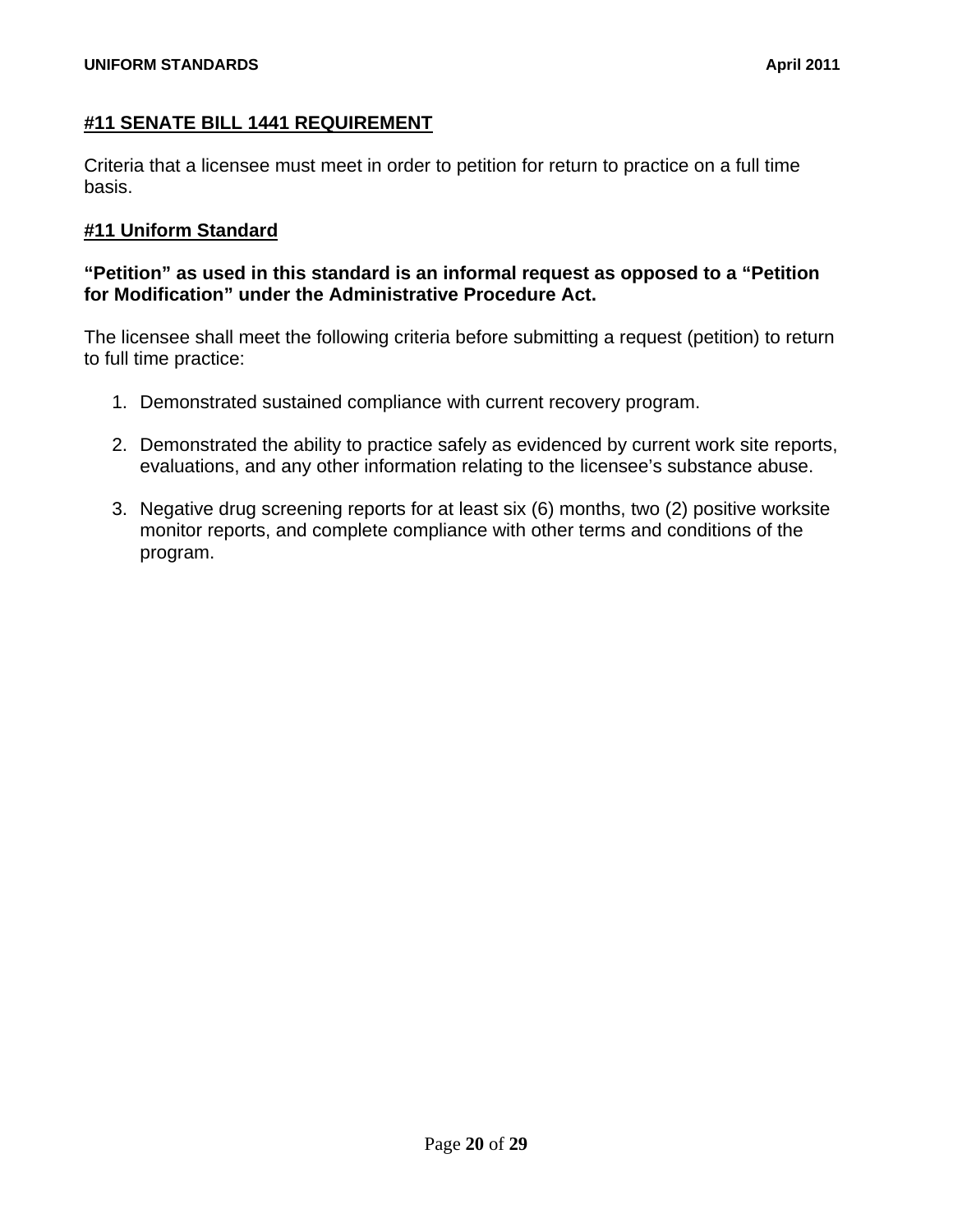## **#12 SENATE BILL 1441 REQUIREMENT**

Criteria that a licensee must meet in order to petition for reinstatement of a full and unrestricted license.

## **#12 Uniform Standard**

**"Petition for Reinstatement" as used in this standard is an informal request (petition) as opposed to a "Petition for Reinstatement" under the Administrative Procedure Act.** 

The licensee must meet the following criteria to request (petition) for a full and unrestricted license.

- 1. Demonstrated sustained compliance with the terms of the disciplinary order, if applicable.
- 2. Demonstrated successful completion of recovery program, if required.
- 3. Demonstrated a consistent and sustained participation in activities that promote and support their recovery including, but not limited to, ongoing support meetings, therapy, counseling, relapse prevention plan, and community activities.
- 4. Demonstrated that he or she is able to practice safely.
- 5. Continuous sobriety for three (3) to five (5) years.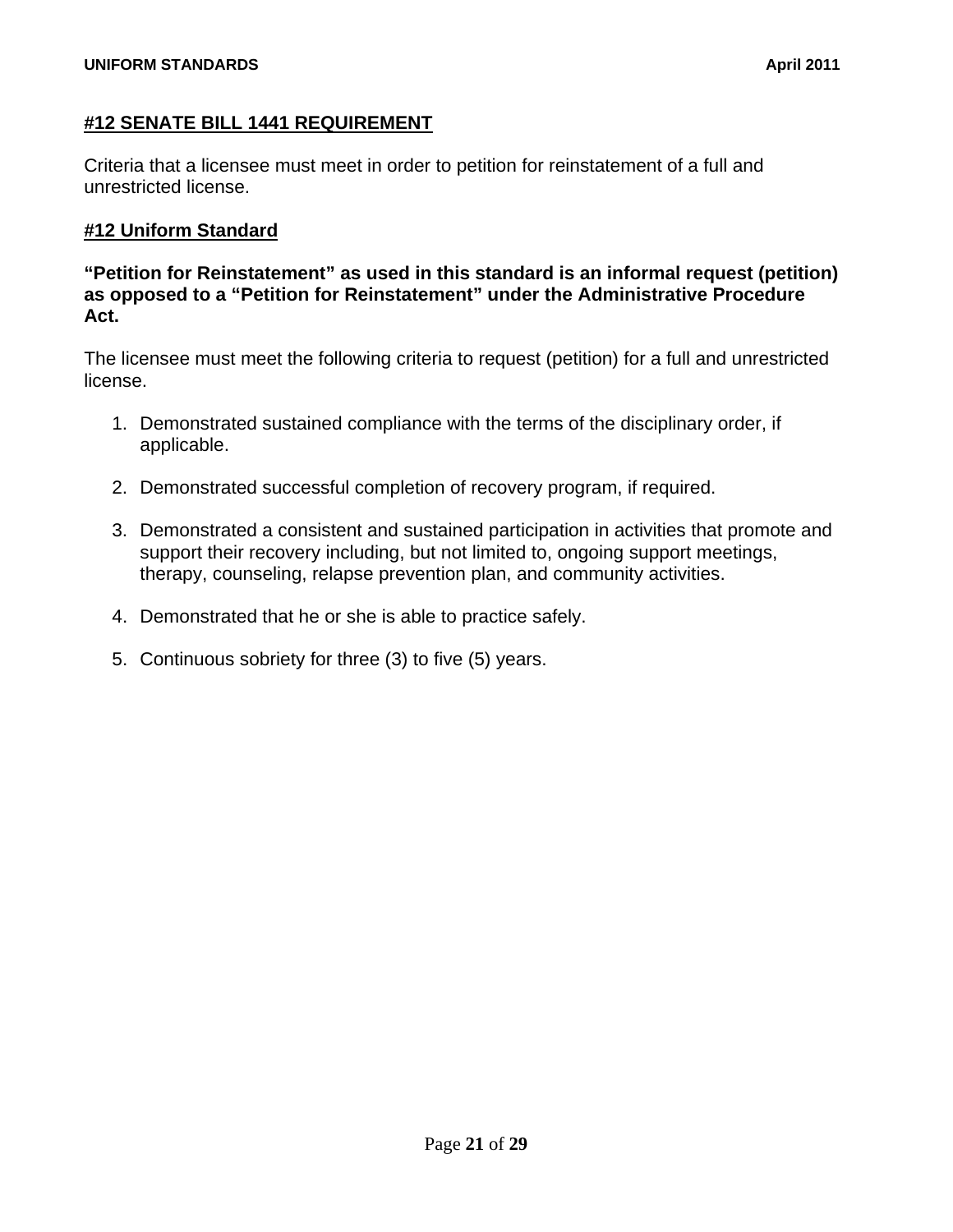## **#13 SENATE BILL 1441 REQUIREMENT**

If a board uses a private-sector vendor that provides diversion services, (1) standards for immediate reporting by the vendor to the board of any and all noncompliance with process for providers or contractors that provide diversion services, including, but not limited to, specimen collectors, group meeting facilitators, and worksite monitors; (3) standards requiring the vendor to disapprove and discontinue the use of providers or contractors that fail to provide effective or timely diversion services; and (4) standards for a licensee's termination from the program and referral to enforcement.

## **#13 Uniform Standard**

- 1. A vendor must report to the board any major violation, as defined in Uniform Standard #10, within one (1) business day. A vendor must report to the board any minor violation, as defined in Uniform Standard #10, within five (5) business days.
- 2. A vendor's approval process for providers or contractors that provide diversion services, including, but not limited to, specimen collectors, group meeting facilitators, and worksite monitors is as follows:
	- (a) Specimen Collectors:
		- (1) The provider or subcontractor shall possess all the materials, equipment, and technical expertise necessary in order to test every licensee for which he or she is responsible on any day of the week.
		- (2) The provider or subcontractor shall be able to scientifically test for urine, blood, and hair specimens for the detection of alcohol, illegal, and controlled substances.
		- (3) The provider or subcontractor must provide collection sites that are located in areas throughout California.
		- (4) The provider or subcontractor must have an automated 24-hour toll-free telephone system and/or a secure on-line computer database that allows the participant to check in daily for drug testing.
		- (5) The provider or subcontractor must have or be subcontracted with operating collection sites that are engaged in the business of collecting urine, blood, and hair follicle specimens for the testing of drugs and alcohol within the State of California.
		- (6) The provider or subcontractor must have a secure, HIPAA compliant, website or computer system to allow staff access to drug test results and compliance reporting information that is available 24 hours a day.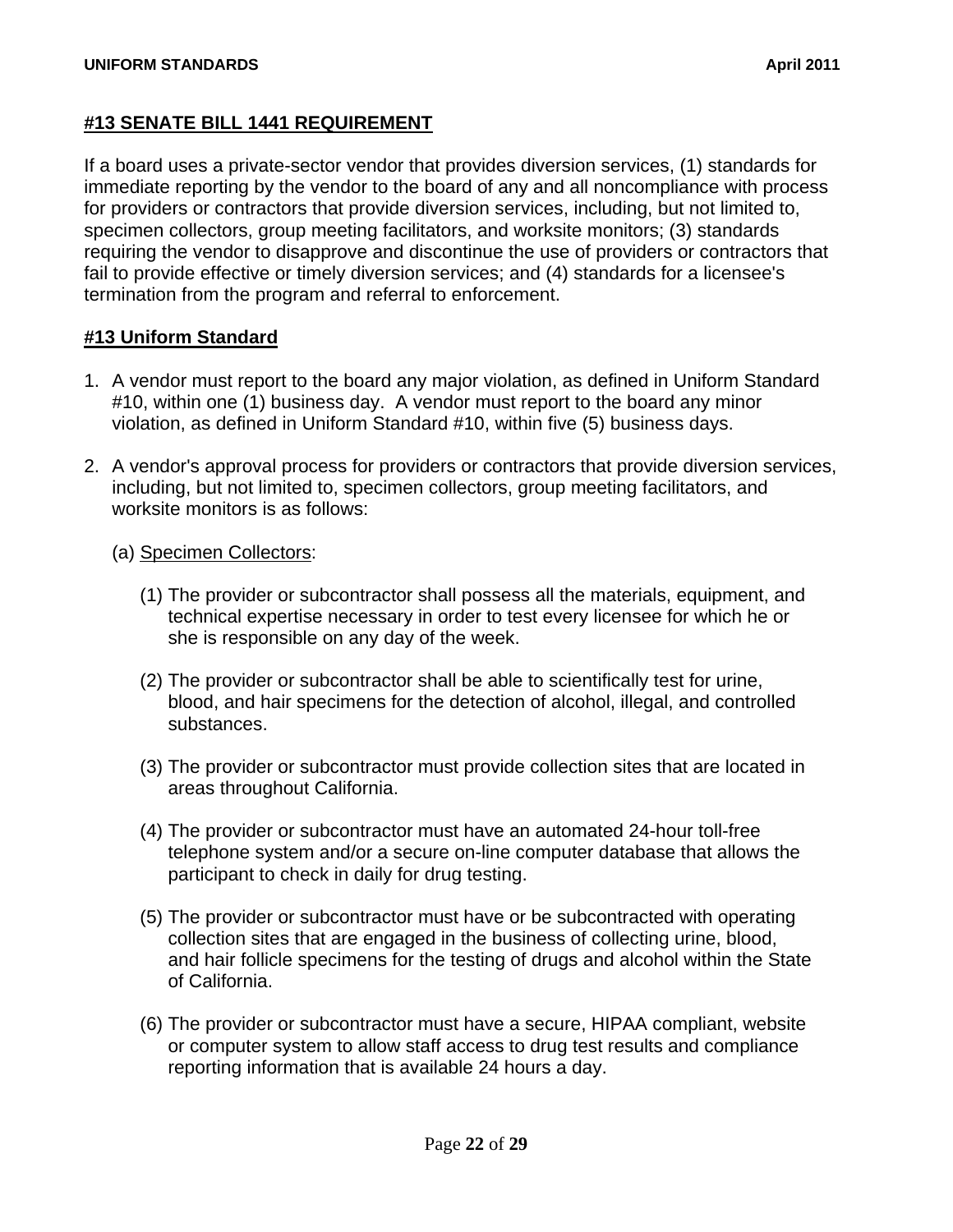- (7) The provider or subcontractor shall employ or contract with toxicologists that are licensed physicians and have knowledge of substance abuse disorders and the appropriate medical training to interpret and evaluate laboratory drug test results, medical histories, and any other information relevant to biomedical information.
- (8) A toxicology screen will not be considered negative if a positive result is obtained while practicing, even if the practitioner holds a valid prescription for the substance.
- (9) Must undergo training as specified in Uniform Standard #4 (6).

#### (b) Group Meeting Facilitators:

A group meeting facilitator for any support group meeting:

- (1) must have a minimum of three (3) years experience in the treatment and rehabilitation of substance abuse;
- (2) must be licensed or certified by the state or other nationally certified organization;
- (3) must not have a financial relationship, personal relationship, or business relationship with the licensee within the last year;
- (4) shall report any unexcused absence within 24 hours to the board, and,
- (5) shall provide to the board a signed document showing the licensee's name, the group name, the date and location of the meeting, the licensee's attendance, and the licensee's level of participation and progress.

#### (c) Work Site Monitors:

The worksite monitor must meet the following qualifications:

- (1) Shall not have financial, personal, or familial relationship with the licensee, or other relationship that could reasonably be expected to compromise the ability of the monitor to render impartial and unbiased reports to the board. If it is impractical for anyone but the licensee's employer to serve as the worksite monitor, this requirement may be waived by the board; however, under no circumstances shall a licensee's worksite monitor be an employee of the licensee.
- (2) The monitor's licensure scope of practice shall include the scope of practice of the licensee that is being monitored, be another health care professional if no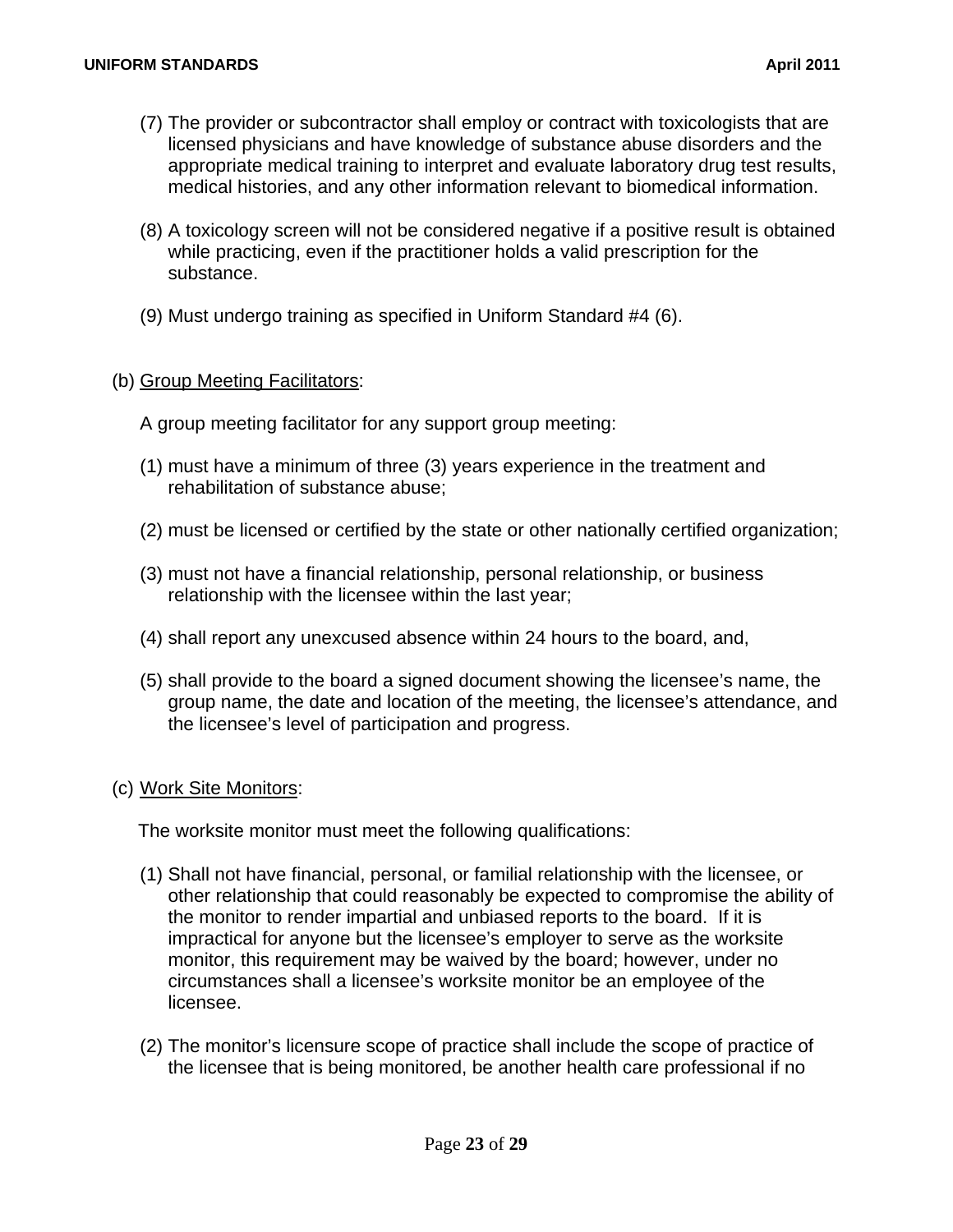monitor with like practice is available, or, as approved by the board, be a person in a position of authority who is capable of monitoring the licensee at work.

- (3) Shall have an active unrestricted license, with no disciplinary action within the last five (5) years.
- (4) Shall sign an affirmation that he or she has reviewed the terms and conditions of the licensee's disciplinary order and/or contract and agrees to monitor the licensee as set forth by the board.
- 2. The worksite monitor must adhere to the following required methods of monitoring the licensee:
	- a) Have face-to-face contact with the licensee in the work environment on a frequent basis as determined by the board, at least once per week.
	- b) Interview other staff in the office regarding the licensee's behavior, if applicable.
	- c) Review the licensee's work attendance.
- 3. Any suspected substance abuse must be verbally reported to the contractor, the board, and the licensee's employer within one (1) business day of occurrence. If occurrence is not during the board's normal business hours the verbal report must be within one (1) hour of the next business day. A written report shall be submitted to the board within 48 hours of occurrence.
- 4. The worksite monitor shall complete and submit a written report monthly or as directed by the board. The report shall include:
	- the licensee's name:
	- license number;
	- worksite monitor's name and signature;
	- worksite monitor's license number;
	- worksite location(s);
	- dates licensee had face-to-face contact with monitor;
	- staff interviewed, if applicable;
	- attendance report;
	- any change in behavior and/or personal habits;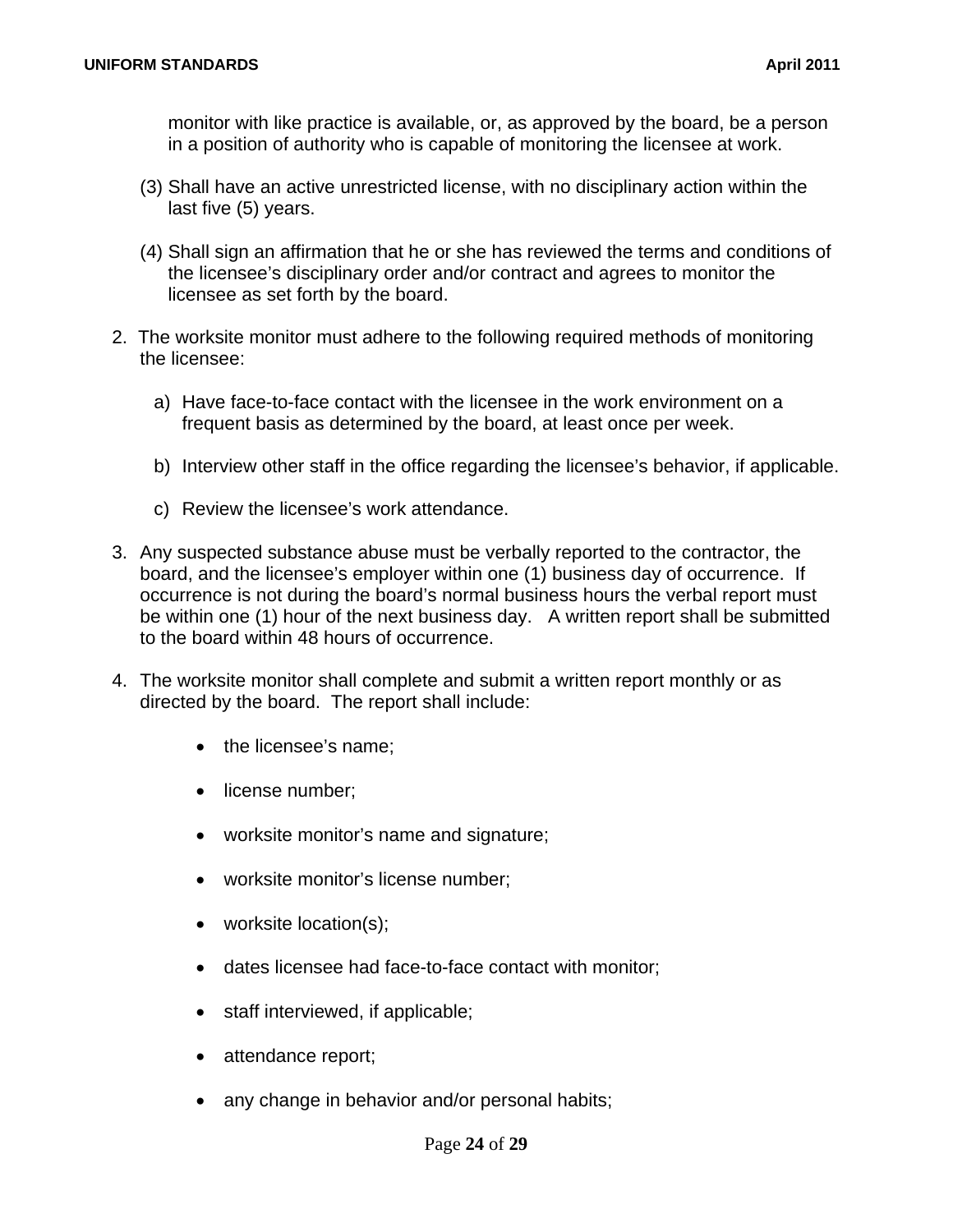any indicators that can lead to suspected substance abuse.

#### (d) Treatment Providers

Treatment facility staff and services must have:

- (1) Licensure and/or accreditation by appropriate regulatory agencies;
- (2) Sufficient resources available to adequately evaluate the physical and mental needs of the client, provide for safe detoxification, and manage any medical emergency;
- (3) Professional staff who are competent and experienced members of the clinical staff;
- (4) Treatment planning involving a multidisciplinary approach and specific aftercare plans;
- (5) Means to provide treatment/progress documentation to the provider.

#### (e) General Vendor Requirements

The vendor shall disapprove and discontinue the use of providers or contractors that fail to provide effective or timely diversion services as follows:

- (1) The vendor is fully responsible for the acts and omissions of its subcontractors and of persons either directly or indirectly employed by any of them. No subcontract shall relieve the vendor of its responsibilities and obligations. All state policies, guidelines, and requirements apply to all subcontractors.
- (2) If a subcontractor fails to provide effective or timely services as listed above, but not limited to any other subcontracted services, the vendor will terminate services of said contractor within 30 business days of notification of failure to provide adequate services.
- (3) The vendor shall notify the appropriate board within five (5) business days of termination of said subcontractor.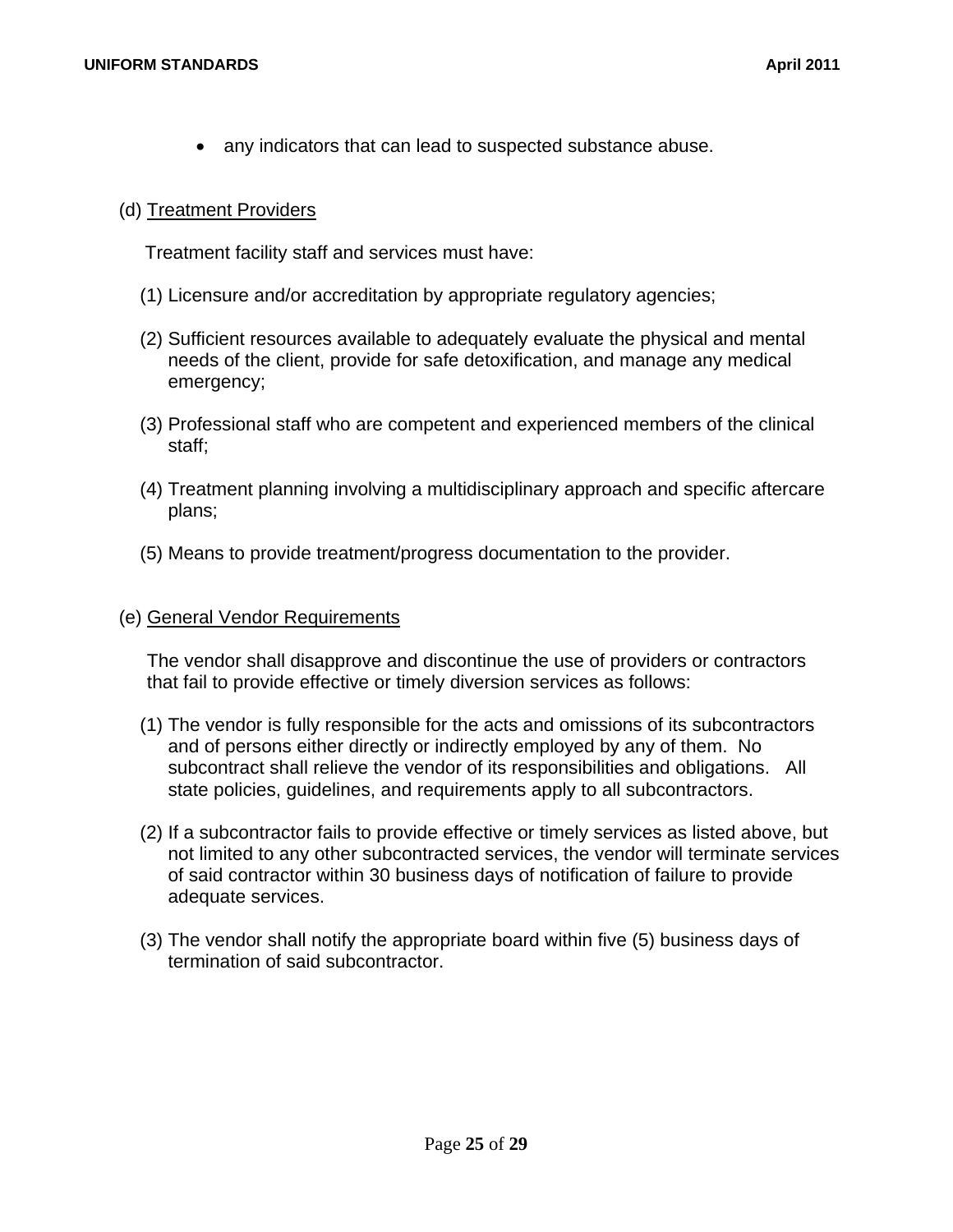## **#14 SENATE BILL 1441 REQUIREMENT**

If a board uses a private-sector vendor that provides diversion services, the extent to which licensee participation in that program shall be kept confidential from the public.

## **#14 Uniform Standard**

The board shall disclose the following information to the public for licensees who are participating in a board monitoring/diversion program regardless of whether the licensee is a self-referral or a board referral. However, the disclosure shall not contain information that the restrictions are a result of the licensee's participation in a diversion program.

- Licensee's name;
- Whether the licensee's practice is restricted, or the license is on inactive status;
- A detailed description of any restriction imposed.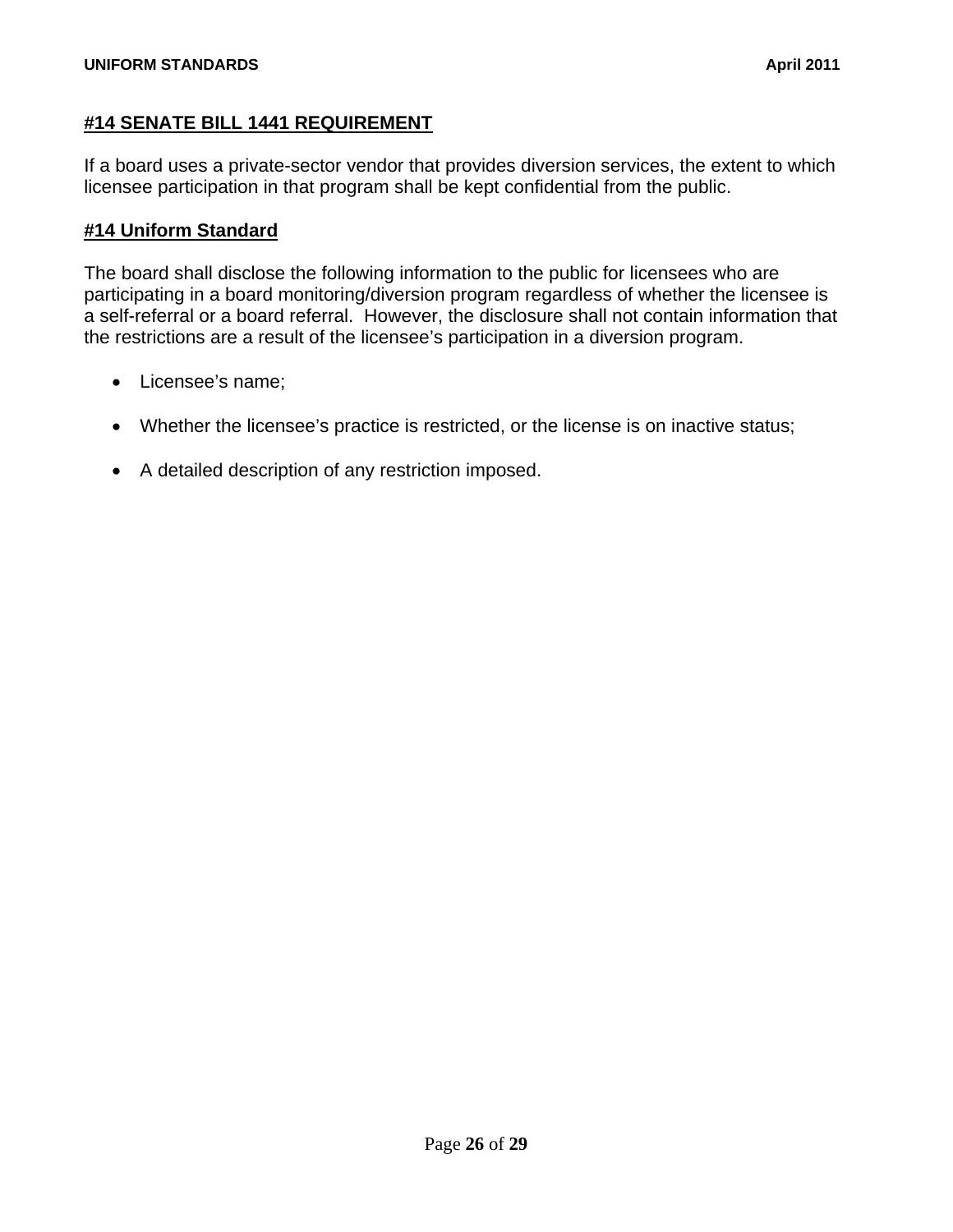## **#15 SENATE BILL 1441 REQUIREMENT**

If a board uses a private-sector vendor that provides diversion services, a schedule for external independent audits of the vendor's performance in adhering to the standards adopted by the committee.

## **#15 Uniform Standard**

- 1. If a board uses a private-sector vendor to provide monitoring services for its licensees, an external independent audit must be conducted at least once every three (3) years by a qualified, independent reviewer or review team from outside the department with no real or apparent conflict of interest with the vendor providing the monitoring services. In addition, the reviewer shall not be a part of or under the control of the board. The independent reviewer or review team must consist of individuals who are competent in the professional practice of internal auditing and assessment processes and qualified to perform audits of monitoring programs.
- 2. The audit must assess the vendor's performance in adhering to the uniform standards established by the board. The reviewer must provide a report of their findings to the board by June 30 of each three (3) year cycle. The report shall identify any material inadequacies, deficiencies, irregularities, or other noncompliance with the terms of the vendor's monitoring services that would interfere with the board's mandate of public protection.
- 3. The board and the department shall respond to the findings in the audit report.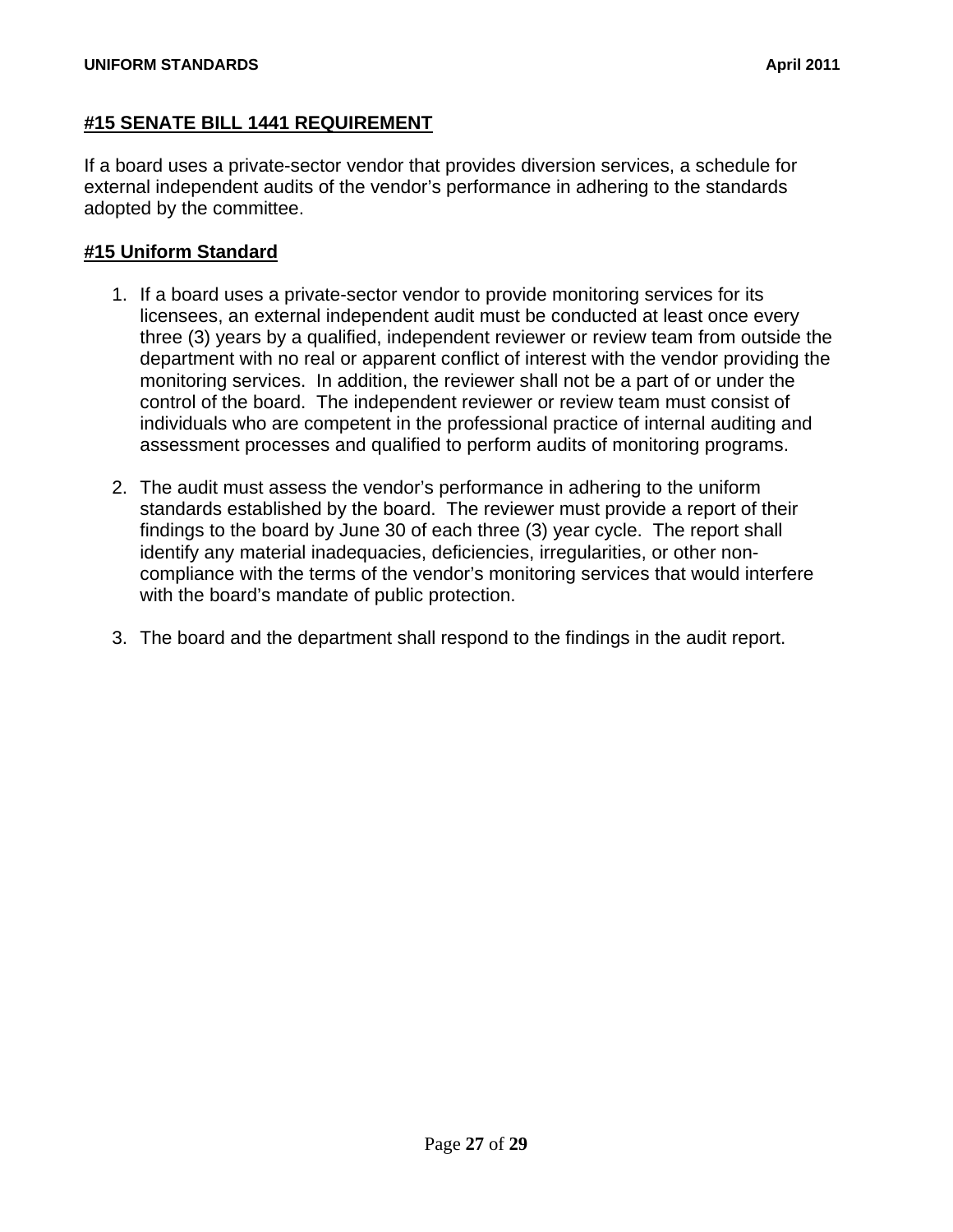## **#16 SENATE BILL 1441 Requirement**

Measurable criteria and standards to determine whether each board's method of dealing with substance-abusing licensees protects patients from harm and is effective in assisting its licensees in recovering from substance abuse in the long term.

#### **#16 Uniform Standard**

Each board shall report the following information on a yearly basis to the Department of Consumer Affairs and the Legislature as it relates to licensees with substance abuse problems who are either in a board probation and/or diversion program.

- Number of intakes into a diversion program
- Number of probationers whose conduct was related to a substance abuse problem
- Number of referrals for treatment programs
- Number of relapses (break in sobriety)
- Number of cease practice orders/license in-activations
- Number of suspensions
- Number terminated from program for noncompliance
- Number of successful completions based on uniform standards
- Number of major violations; nature of violation and action taken
- Number of licensees who successfully returned to practice
- Number of patients harmed while in diversion

The above information shall be further broken down for each licensing category, specific substance abuse problem (i.e. cocaine, alcohol, Demerol etc.), whether the licensee is in a diversion program and/or probation program.

If the data indicates that licensees in specific licensing categories or with specific substance abuse problems have either a higher or lower probability of success, that information shall be taken into account when determining the success of a program. It may also be used to determine the risk factor when a board is determining whether a license should be revoked or placed on probation.